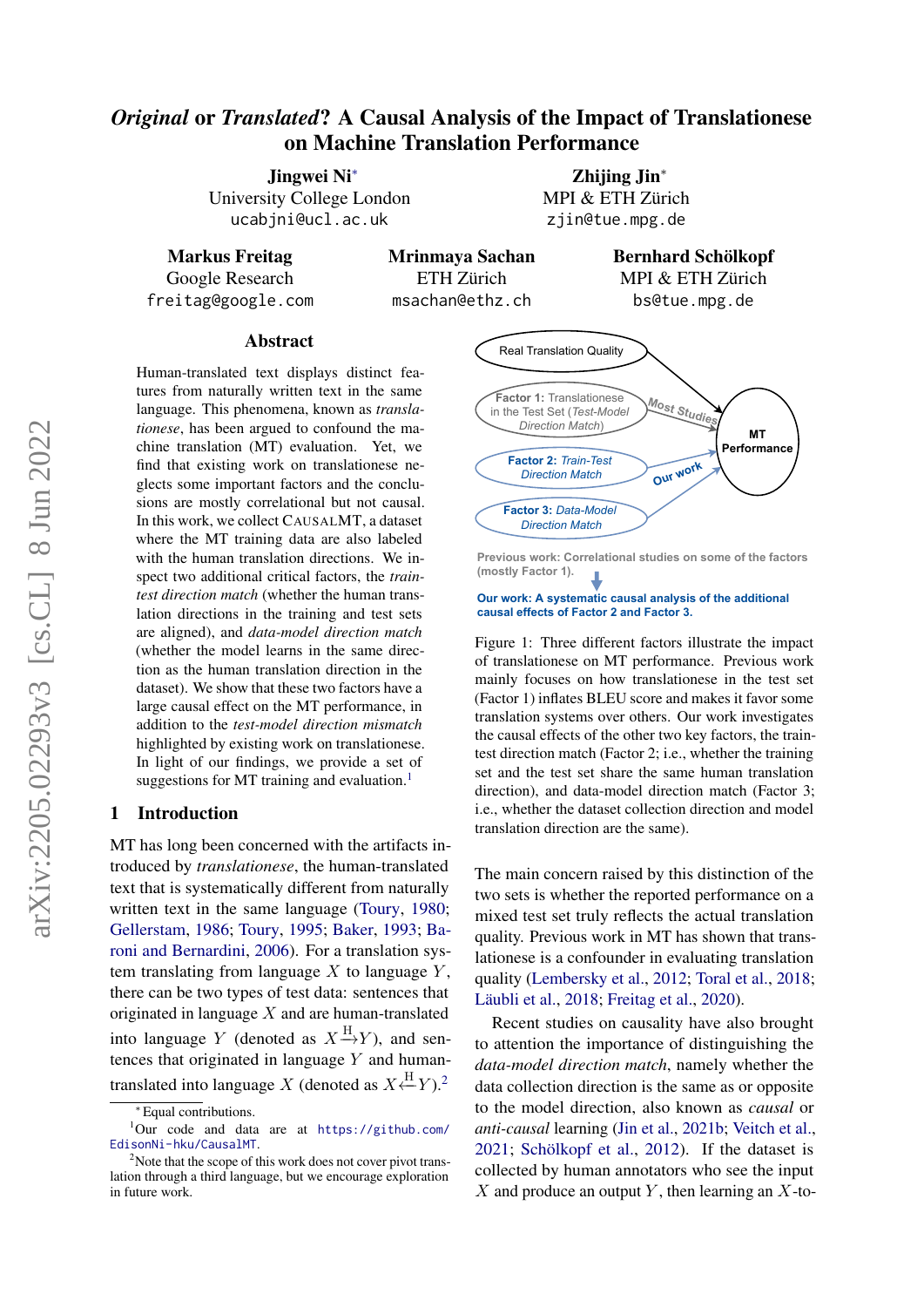Y model is causal learning, and learning a  $Y$ -to- $X$ model is anticausal learning.

In this work, we study the artifacts in MT brought by translationese from the viewpoint of causality, specifically, the match between the data and model directions. We consider two factors of variation in MT: *human translation direction* (in both the training and the test set) and *model translation direction*. Thus, we formulate the effect of translationese in the test set as the *test-model direction match* problem, and causal/anticausal learning as the *data-model direction match* problem. Further, we identify the third important factor, the *train-test direction match* problem, namely, whether the training set and the test set are collected with the same human translation direction. We study the causal influences of these three factors on MT performance in Figure [1.](#page-0-2) Previous work has mainly studied the artifacts introduced by the test-model direction match on MT performance [\(Toral et al.,](#page-13-2) [2018;](#page-13-2) [Graham et al.,](#page-11-3) [2020;](#page-11-3) [Edunov et al.,](#page-10-3) [2020\)](#page-10-3), but little considers the other two factors, the train-test and data-model direction match [\(Kurokawa et al.,](#page-11-4) [2009;](#page-11-4) [Larkin et al.,](#page-11-5) [2021\)](#page-11-5). Moreover, most analyses are based on correlation but not causation [\(Graham et al.,](#page-11-3) [2020\)](#page-11-3).

In this paper, we use causal inference [\(Pearl,](#page-12-2) [2009;](#page-12-2) [Peters et al.,](#page-12-3) [2017\)](#page-12-3) to re-investigate previous conclusions about the most studied relationship between the test-model direction match and MT performance. We calibrate the effect of test-model direction match by analyzing the causal effects of the two other factors, the train-test and data-model direction match. In our causal analyses, we use interventions to study the effect of train-test direction match, and covariate matching to study the effect of data-model direction match, by controlling for covariates such as sentence lengths and content.

We build CAUSALMT, a new dataset on five language pairs labeled with the human translation directions, and statistically verify that translationese tends to be simpler and more verbose, corroborating previous observations on translationese [\(Toury,](#page-13-0) [1980;](#page-13-0) [Gellerstam,](#page-11-0) [1986;](#page-11-0) [Toury,](#page-13-1) [1995;](#page-13-1) [Baker,](#page-10-0) [1993\)](#page-10-0). Then, we rigorously analyze CAUSALMT, leading to the following new insights and contributions:

C1. Previous work claims that translationese in the test set inflates MT model performance and thus suggests removing the translationese-tooriginal half of the test set [\(Toral et al.,](#page-13-2) [2018;](#page-13-2) [Zhang and Toral,](#page-13-4) [2019;](#page-13-4) [Graham et al.,](#page-11-3) [2020;](#page-11-3) [Barrault et al.,](#page-10-4) [2019\)](#page-10-4). Our work shows that the translationese-to-original half of the test set does not necessarily inflate MT performance in all cases. In some cases, it can even be more challenging than the other half, depending on the human translation direction in the training corpus. Hence, we suggest still reporting performance on both test sets, and also reporting the training data direction if available.

- C2. Previous work [\(Burlot and Yvon,](#page-10-5) [2018\)](#page-10-5) claims that back-translation (BT) [\(Sennrich](#page-12-4) [et al.,](#page-12-4) [2016\)](#page-12-4) is usually more effective than self-training (ST) [\(He et al.,](#page-11-6) [2019\)](#page-11-6). Our work shows that BT is not necessarily better than ST in all cases. This result also depends on how the pseudo-parallel corpus aligns with the human translation direction in the test set. We suggest choosing BT or ST depending on this direction match.
- C3. Previous work claims that BT's performance improvement is largely reflected on the translationese-to-original half of the test set, but the improvement is very small on the other half [\(Toral et al.,](#page-13-2) [2018;](#page-13-2) [Freitag et al.,](#page-10-6) [2019\)](#page-10-6). Our work shows that the improvement of BT can be larger on the other half of the test set as well, as long as the pseudo-parallel corpus aligns with the human translation direction in the test set.
- C4. Our work shows that data-model direction match also has a large causal effect on the MT performance of up to 12.25 BLEU points after adjusting for other covariates using the backdoor adjustment [\(Pearl,](#page-12-5) [1995\)](#page-12-5).

## 2 CAUSALMT Dataset

To investigate the effect of train-test direction match and data-model direction match, we need to collect translation data in different human translation directions.

#### 2.1 Data Collection

To construct our CAUSALMT dataset consisting of a large number of translation pairs labeled with the human translation direction, $3$  we use the EuroparlExtract toolkit [\(Ustaszewski,](#page-13-5) [2019\)](#page-13-5) to filter

<span id="page-1-0"></span><sup>&</sup>lt;sup>3</sup>Most existing datasets do not distinguish the human translation direction for the training set [\(Kolias et al.,](#page-11-7) [2014;](#page-11-7) [Barrault](#page-10-4) [et al.,](#page-10-4) [2019\)](#page-10-4). Some works train a classifier to identify the human translation direction [\(Kurokawa et al.,](#page-11-4) [2009;](#page-11-4) [Riley et al.,](#page-12-6) [2020\)](#page-12-6), but they are not our ideal choice since this classification may rely on the domain difference of the two directions [\(Rabi-](#page-12-7)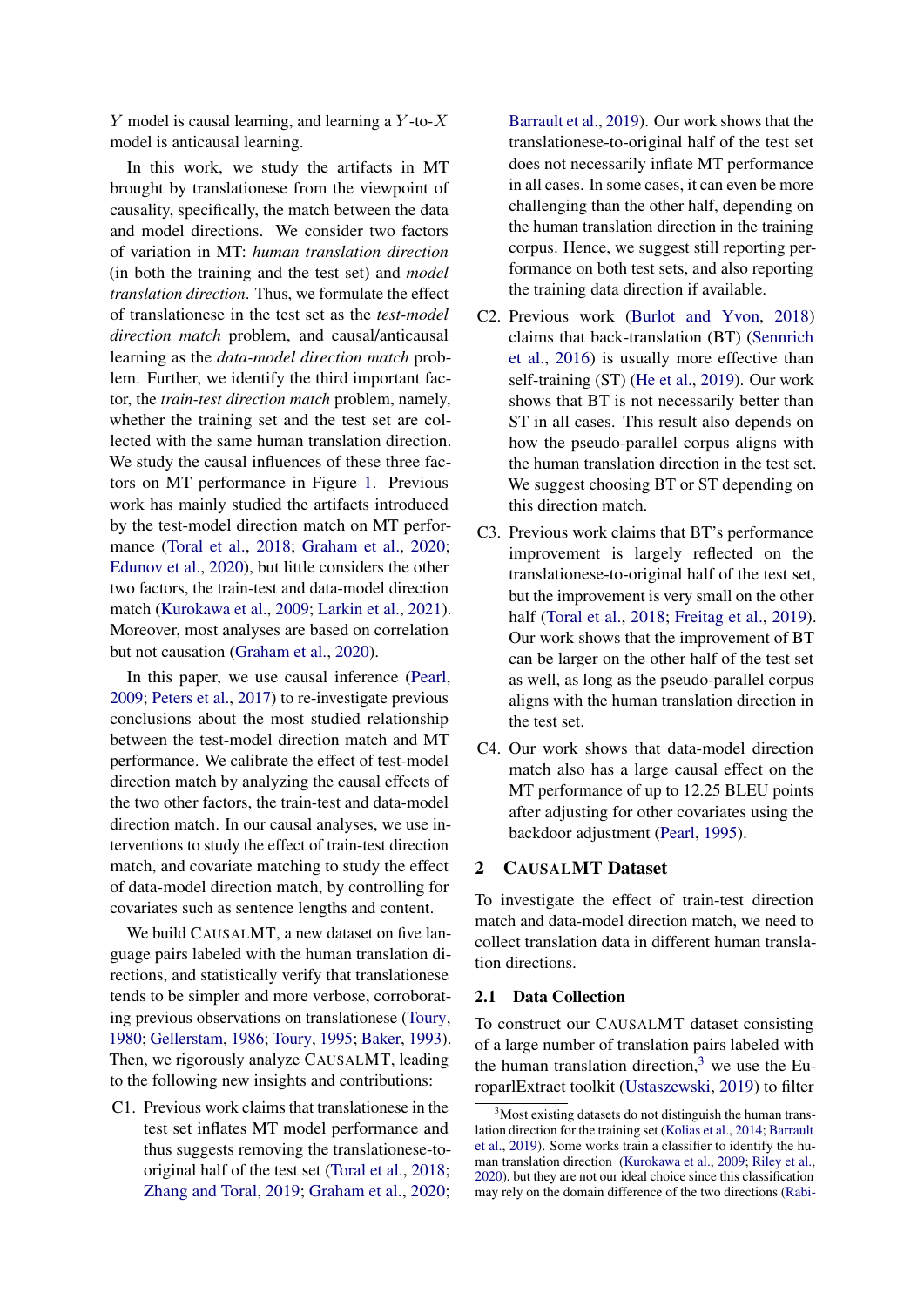<span id="page-2-0"></span>

|                         | $De \rightarrow En$ | $De \stackrel{H}{\leftarrow} En$                                                                              |           |                       |           |           |                           | $De \rightarrow Fr$ $De \leftarrow Fr$ $En \rightarrow Fr$ $En \leftarrow Fr$ $En \rightarrow Es$ $En \leftarrow Es$ $Es \rightarrow Fr$ $Es \rightarrow Fr$ $Es \leftarrow Fr$ |                     |      |
|-------------------------|---------------------|---------------------------------------------------------------------------------------------------------------|-----------|-----------------------|-----------|-----------|---------------------------|---------------------------------------------------------------------------------------------------------------------------------------------------------------------------------|---------------------|------|
| # Training Samples      | 248K                | 248K                                                                                                          | 220K      | 220K                  | 203K      | 203K      | 93K                       | 93K                                                                                                                                                                             | 92K                 | 92K  |
| # Words/Sample          | 22.4/25.5           | 22.9/23.9                                                                                                     | 22.6/28.7 | 25.4/30.4   24.5/28.9 |           |           |                           | 27.5/30.5   24.0/25.7 31.6/31.9   32.4/36.5 27.9/30.5                                                                                                                           |                     |      |
| # Sents/Sample          | 1.05/1.04           | 1.04/1.02                                                                                                     | 1.05/1.86 | 1.07/1.94   1.03/1.89 |           |           | $1.05/1.95$   $1.03/1.05$ | 1.08/1.08                                                                                                                                                                       | 1.09/2.18 1.07/1.95 |      |
| Passive Voice $(\% )$   | $-112.90$           | $-11.48$                                                                                                      | $-l$      | $-l$ -                | $11.70/-$ | $13.45/-$ | $11.49/-$                 | $14.94/-$                                                                                                                                                                       | $-l$                | $-l$ |
| Vocab Size              |                     | 119K/37K 113K/40K 108K/49K 106K/55K 40K/53K 38K/56K 29K/46K 26K/47K                                           |           |                       |           |           |                           |                                                                                                                                                                                 | 47K/38K 48K/42K     |      |
| <b>Expansion Factor</b> |                     | en:de=1.13 en:de=1.04 fr:de=1.26 fr:de=1.19 fr:en=1.18 fr:en=1.10 es:en=1.06 es:en=1.01 fr:es=1.12 fr:es=1.09 |           |                       |           |           |                           |                                                                                                                                                                                 |                     |      |

Table 1: Detailed characteristics of the CAUSALMT dataset. We first report the number of translation pairs in the training set (# Training Samples), and for each parallel corpus ( $X \xrightarrow{H} \xleftarrow{H} Y$ ), we report the following statistics in both language X and Y (denoted as "*stats in X/stats in Y*"): the number of words per sample (# Words/Sample), number of sentences per sample (# Sents/Sample), percentage of samples with passive voice, vocabulary size, and the expansion factor. The expansion factor from language X to language  $Y(X;Y)$  is calculated by the average word count per sample in language  $X$  divided by the average word count per sample in language  $Y$ .

[translation pairs by meta-information \(e.g., the tag](#page-12-7) [specifying the original language of the speaker\).](#page-12-7) [Specifically, in the Europarl corpus \(Koehn,](#page-12-7) [2005\)](#page-11-8), [we iterate over each transcript that has an origina](#page-12-7)[tion label and mark a sentence as original text if](#page-12-7) [the original language of the speaker is the same](#page-12-7) [as the language this sentence is in, or otherwise](#page-12-7) [mark it as the translated text. After extracting the](#page-12-7) [direction-labeled language pairs, we remove all du](#page-12-7)[plicates in the entire dataset. Since our study needs](#page-12-7) [to compare training on parallel corpora of the same](#page-12-7) [language pair but with two different human trans](#page-12-7)[lation directions, e.g., De](#page-12-7)  $\stackrel{H}{\rightarrow}$ En and De $\stackrel{H}{\leftarrow}$ En, we [control the size of the two corpora to be the same](#page-12-7) [by downsampling the larger set.](#page-12-7)

[Among all language pairs we can obtain, we](#page-12-7) [keep five language pairs with the largest number](#page-12-7) [of data samples. As in Table](#page-12-7) [1,](#page-2-0) the CAUSALMT [dataset contains over 200K translation pairs in each](#page-12-7) [training set of three language pairs and over 90K](#page-12-7) [translation pairs in each training set of the other two](#page-12-7) [language pairs. The development set and test set](#page-12-7) [contain 1K and 2K translation pairs for all language](#page-12-7) [pairs in each direction, respectively.](#page-12-7)

#### 2.2 [Dataset Characteristics](#page-12-7)

[We analyze the characteristics of the](#page-12-7) CAUSALMT [dataset in light of how translated text differs from](#page-12-7) [naturally written text in the same language.](#page-12-7)

[Our findings echo the observations by previ](#page-12-7)[ous work on the distinct features of translationese](#page-12-7) [\(Toury,](#page-13-0) [1980;](#page-13-0) [Gellerstam,](#page-12-7) [1986;](#page-11-0) [Toury,](#page-13-1) [1995;](#page-13-1) [Baker,](#page-10-0) [1993;](#page-10-0) [Baroni and Bernardini,](#page-12-7) [2006;](#page-10-1) [Volan](#page-13-6)[sky et al.,](#page-13-6) [2015\). For example, translationese tends](#page-12-7) [to be simpler and more standardized \(Baker,](#page-12-7) [1993;](#page-10-0) [Toury,](#page-13-1) [1995;](#page-13-1) [Laviosa-Braithwaite,](#page-12-7) [1998\)](#page-12-8), such as

having a smaller vocabulary and using certain discourse markers more often [\(Baker,](#page-10-0) [1993,](#page-10-0) [1995,](#page-10-7) [1996\)](#page-10-8). Translationese also tends to be influenced by the source language in terms of its lexical and word order choice [\(Gellerstam,](#page-11-0) [1986\)](#page-11-0).

In the CAUSALMT data, we observe three properties. (1) Within each language pair (e.g., German and English), the same language's *translationese always has a smaller vocabulary* than its naturally written text corpus. For example, the translationese German in De $\leftarrow^{\text{H}}$ En has only 113K vocabulary, which is 5K smaller than the vocabulary of the German corpus in  $De \rightarrow En.$  (2) *Translationese tends to be more verbose*. For each language pair, we calculate the expansion factor from language  $X$  to language  $Y(X:Y)$  as the average word count per sample in language  $X$  divided by the average word count per sample in language  $Y$ . For example, for each (English, German) translation pair, the number of English words is 1.13 times that of German words when English is the translationese (i.e., en:de expansion factor=1.13). On the other hand, the en:de expansion factor is only 1.04 when English is the naturally written text. (3) We use a syntax-based parser to detect the percentage of samples with passive voice in English, details of which are in Appendix [B.](#page-14-0) There is a clear distinction that *translationese English tends to use more passive voice than original English*, e.g., 14.94% translationese samples in the passive voice in the En<sup> $+$ H</sup>Es corpus in contrast with 11.49% original English samples in the reverse direction.

# 3 The Overshadowing Effect of Train-Test Direction Match

The first analysis of this paper aims to calibrate the most studied relationship of the test-model direction match and MT performance by considering the additional effect of the *train-test direction match*.

[novich and Wintner,](#page-12-7) [2015\)](#page-12-7). Our dataset is an extended version of our prior study [\(Jin et al.,](#page-11-2) [2021b\)](#page-11-2), but ours is significantly larger to enable the various analyses in our study.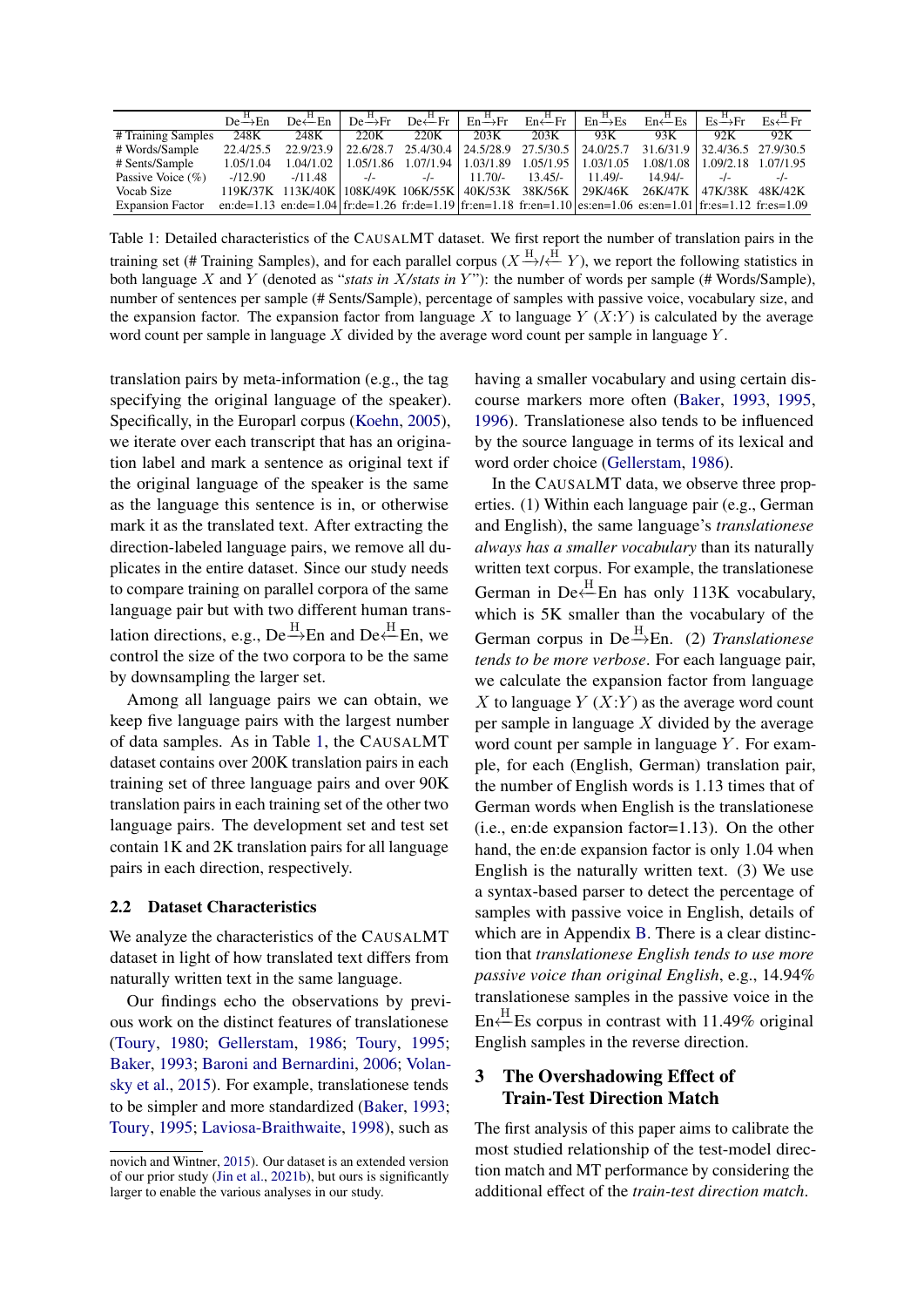Previous work observes that the translationeseto-original test set inflates the score. To evaluate a model with the  $X$ -to- $Y$  translation direction, traditionally, the test set is a mixture of two halves, one with the human translation direction  $X \xrightarrow{H} Y$  (aligned) and the other  $X \xleftarrow{H} Y$  (unaligned, or translationese-to-original) [\(Bojar et al.,](#page-10-9) [2018\)](#page-10-9).

Previous studies propose that the unaligned, translationese-to-original test set is easier to translate than the other aligned test set because translationese inputs are easy for the MT model to handle [\(Toral et al.,](#page-13-2) [2018;](#page-13-2) [Zhang and Toral,](#page-13-4) [2019;](#page-13-4) [Gra](#page-11-3)[ham et al.,](#page-11-3) [2020\)](#page-11-3). The inflated test performance caused by translationese has long been speculated [\(Lembersky et al.,](#page-12-0) [2012;](#page-12-0) [Toral et al.,](#page-13-2) [2018;](#page-13-2) [Läubli](#page-11-1) [et al.,](#page-11-1) [2018\)](#page-11-1), and recent work has statistically verified the correlation [\(Graham et al.,](#page-11-3) [2020\)](#page-11-3).

With the previous understanding, some works suggest removing the unaligned half of the test set [\(Toral et al.,](#page-13-2) [2018;](#page-13-2) [Zhang and Toral,](#page-13-4) [2019;](#page-13-4) [Gra](#page-11-3)[ham et al.,](#page-11-3) [2020\)](#page-11-3), which was adopted by the 2019 WMT shared task [\(Barrault et al.,](#page-10-4) [2019\)](#page-10-4), whereas others suggest keeping both but reporting the performance separately [\(Freitag et al.,](#page-10-6) [2019;](#page-10-6) [Edunov](#page-10-3) [et al.,](#page-10-3) [2020\)](#page-10-3). The motivations from the two sides are that in the unaligned half, although the source text being translationese is an easy input to the model, its target text being naturally written text makes the evaluation more natural.

This "inflation" depends on train-test direction match. We take a step back from the argument on whether the unaligned test set positively or negatively affects the MT performance evaluation. Instead, we call attention to the fact that, beyond the test-model direction match, there can be other factors also playing a critical in the MT performance evaluation, i.e., the train-test direction match.

For a given machine translation task to learn the  $X$ -to- $Y$  translation, there can be two questions: the question from previous work is whether we should use the test set aligned with the model translation direction (T1) or the test set unaligned with the model translation direction (T2) to evaluate the model fairly, whereas the question answered by our work is *which training data should be used to achieve the best performance*.

Our analysis aims to obtain causal conclusions on how intervening on the train-test direction match affects the MT performance. Therefore, we control all other possible confounders. For each language pair, we control the total training data size

<span id="page-3-1"></span>

|            | <b>De-to-En Translation</b> |                                                                                                                                | <b>En-to-De Translation</b> |                             |                                                                |  |  |  |
|------------|-----------------------------|--------------------------------------------------------------------------------------------------------------------------------|-----------------------------|-----------------------------|----------------------------------------------------------------|--|--|--|
|            |                             | $\alpha\%$ T1 (de, en <sup>*</sup> )[T2 (de <sup>*</sup> , en)] $\alpha\%$ T1 (en, de <sup>*</sup> )[T2 (en <sup>*</sup> , de) |                             |                             |                                                                |  |  |  |
| $0\%$      | 24.68                       | 35.86                                                                                                                          | $0\%$                       | 21.24                       | 26.27                                                          |  |  |  |
| 25%        | 28.98                       | 35.40                                                                                                                          | 25%                         | 25.60                       | 25.44                                                          |  |  |  |
| 50%        | 30.86                       | 34.53                                                                                                                          | 50%                         | 27.29                       | 24.70                                                          |  |  |  |
| 75%        | 31.52                       | 31.92                                                                                                                          | 75%                         | 27.82                       | 23.23                                                          |  |  |  |
| 100%       | 31.33                       | 27.07                                                                                                                          | 100%                        | 28.94                       | 20.32                                                          |  |  |  |
|            | <b>De-to-Fr Translation</b> |                                                                                                                                |                             | <b>Fr-to-De Translation</b> |                                                                |  |  |  |
|            |                             | $\alpha\%$ T1 (de, fr <sup>*</sup> ) T2 (de <sup>*</sup> , fr)  $\alpha\%$ T1 (fr, de <sup>*</sup> ) T2 (fr <sup>*</sup> , de) |                             |                             |                                                                |  |  |  |
| $0\%$      | 24.37                       | 36.44                                                                                                                          | $0\%$                       | 18.85                       | 22.62                                                          |  |  |  |
| 25%        | 28.60                       | 36.21                                                                                                                          | 25%                         | 24.30                       | 22.88                                                          |  |  |  |
| 50%        | 28.87                       | 34.06                                                                                                                          | 50%                         | 25.91                       | 22.10                                                          |  |  |  |
| 75%        | 30.11                       | 32.42                                                                                                                          | 75%                         | 27.41                       | 20.94                                                          |  |  |  |
| 100%       | 30.45                       | 27.65                                                                                                                          | 100%                        | 27.79                       | 18.68                                                          |  |  |  |
|            | <b>En-to-Fr Translation</b> |                                                                                                                                |                             | <b>Fr-to-En Translation</b> |                                                                |  |  |  |
|            |                             | $\alpha\%$ T1 (en, fr <sup>*</sup> ) T2 (en <sup>*</sup> , fr)                                                                 |                             |                             | $\alpha\%$ T1 (fr, en <sup>*</sup> ) T2 (fr <sup>*</sup> , en) |  |  |  |
| $0\%$      | 31.74                       | 38.09                                                                                                                          | $0\%$                       | 31.91                       | 40.74                                                          |  |  |  |
| 25%        | 36.64                       | 37.84                                                                                                                          | 25%                         | 35.94                       | 38.69                                                          |  |  |  |
| 50%        | 38.00                       | 36.83                                                                                                                          | 50%                         | 37.36                       | 37.51                                                          |  |  |  |
| 75%        | 39.00                       | 36.10                                                                                                                          | 75%                         | 39.11                       | 36.61                                                          |  |  |  |
| 100%       | 39.74                       | 33.88                                                                                                                          | 100%                        | 40.27                       | 33.01                                                          |  |  |  |
|            | <b>En-to-Es Translation</b> |                                                                                                                                |                             | <b>Es-to-En Translation</b> |                                                                |  |  |  |
|            |                             | $\alpha\%$ T1 (en, es <sup>*</sup> ) T2 (en <sup>*</sup> , es)  $\alpha\%$ T1 (es, en <sup>*</sup> ) T2 (es <sup>*</sup> , en) |                             |                             |                                                                |  |  |  |
| $0\%$      | 31.74                       | 38.09                                                                                                                          | $0\%$                       | 31.91                       | 40.74                                                          |  |  |  |
| 25%        | 36.64                       | 37.84                                                                                                                          | 25%                         | 35.94                       | 38.69                                                          |  |  |  |
| 50%        | 38.00                       | 36.83                                                                                                                          | 50%                         | 37.36                       | 37.51                                                          |  |  |  |
| 75%        | 39.00                       | 36.10                                                                                                                          | 75%                         | 39.11                       | 36.61                                                          |  |  |  |
| 100%       | 39.74                       | 33.88                                                                                                                          | 100%                        | 40.27                       | 33.01                                                          |  |  |  |
|            | <b>Es-to-Fr Translation</b> |                                                                                                                                |                             | <b>Fr-to-Es Translation</b> |                                                                |  |  |  |
| $\alpha\%$ |                             | T1 (es, $\text{fr}^*$ )   T2 (es $*$ , $\text{fr}$ )                                                                           | $\alpha\%$                  |                             | T1 (fr, $es^*$ )   T2 (fr <sup>*</sup> , es)                   |  |  |  |
| $0\%$      | 37.32                       | 46.25                                                                                                                          | $0\%$                       | 39.16                       | 41.60                                                          |  |  |  |
| 25%        | 40.60                       | 46.43                                                                                                                          | 25%                         | 41.81                       | 40.64                                                          |  |  |  |
| 50%        | 41.94                       | 45.57                                                                                                                          | 50%                         | 43.48                       | 39.66                                                          |  |  |  |
| 75%        | 42.39                       | 43.88                                                                                                                          | 75%                         | 45.13                       | 39.03                                                          |  |  |  |
| 100%       | 42.46                       | 40.00                                                                                                                          | 100%                        | 45.42                       | 37.56                                                          |  |  |  |

Table 2: BLEU points of all five language pairs on training sets mixed by  $\alpha$ %  $X \xrightarrow{H} Y$  and  $(1 - \alpha$ %)  $X \xleftarrow{H} Y$ data, where the mixture rate  $\alpha = 0, 25, 50, 75, 100$ . We always use T1 to denote the test set aligned with the model direction, and T2 to denote the unaligned one. For readability, we use  $*$  to denote the translationese language. For example, "(de, en<sup>∗</sup> )" means original German and translated English pairs.

to be the same<sup>[4](#page-3-0)</sup> when varying the portion of data in two directions. We also enumerate all other possible interventions, such as varying the two model translation directions and reporting performance on two different halves of the test set with two human translation directions. We also control that all translation models use the same Transformer architecture [\(Vaswani et al.,](#page-13-7) [2017\)](#page-13-7) by fairseq [\(Ott et al.,](#page-12-9) [2019\)](#page-12-9), with experimental details in Appendix [C.](#page-14-1)

<span id="page-3-0"></span><sup>&</sup>lt;sup>4</sup>A side benefit of controlling the training data size is that our experiments can help answer what the best nature (i.e., human translation direction) of the training data given a fixed annotation or computation budget is. We leave the space for future work to increase the total training set size with all available training data in both directions.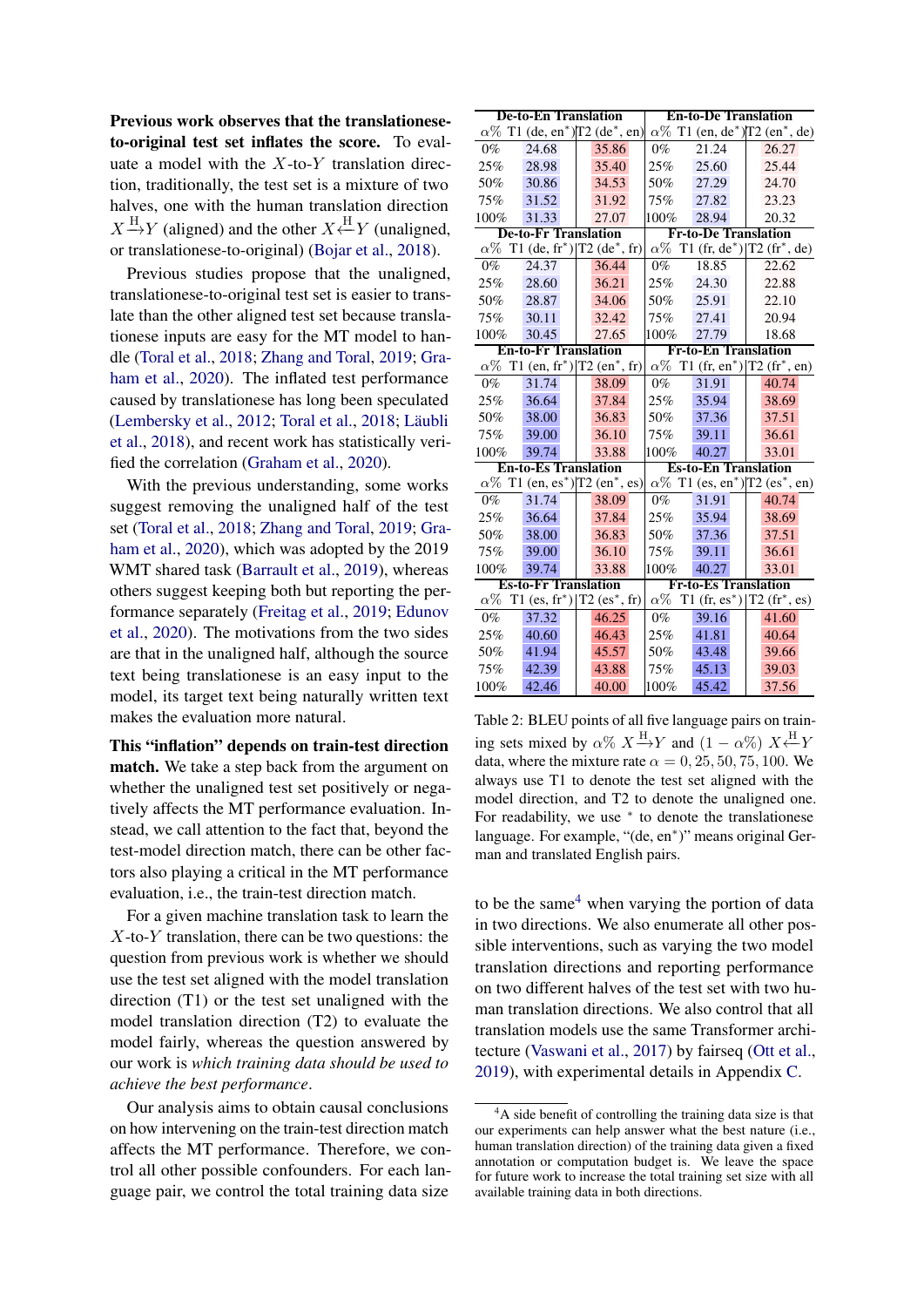We report the experiment results of how intervening the train-test direction match affects the MT performance in BLEU score [\(Papineni et al.,](#page-12-10) [2002\)](#page-12-10) in Table [2.](#page-3-1) The main takeaways are as follows:

(1) It is not always the case that, for the same model, the unaligned test set T2 yields higher/more inflated results than the aligned test set T1. When the training data has 75–100% aligned training samples, performance reported on T2 is, in most cases, no longer larger than that on the other half. With such training data, usually, T1 inflates the BLEU score more.

(2) The train-test direction match can have an overshadowing effect over the artifacts introduced by the translationese-to-original test set, since no matter which test set we use, the more matched the train and test directions are, the higher the performance reported on T1 than T2 is. Specifically, as we vary the portion of the aligned training data from 0 to 100%, the performance on T1 keeps increasing, and the performance on T2 keeps decreasing. Additionally, if the training data has about 0–50% samples aligned with the model translation direction, then, in many cases, T2 is higher than T1, which might explain the previous observations that T2 inflates the BLEU score [\(Toral et al.,](#page-13-2) [2018;](#page-13-2) [Graham et al.,](#page-11-3) [2020\)](#page-11-3). To account for another possible interpretation, such as the domain shift between the training and test sets, we also conduct an additional evaluation using the newstest2014 test sets, which do not share any domain similarity with our training sets, but still support our observation (in Appendix Table [6\)](#page-15-0).

Hence, the two constructive suggestions for future work are that (1) it is important to still report on both test sets, and also the training data direction if available, and (2) parallel training data in the same direction with the test set is more helpful.

Monolingual data in the original language of the test set is more helpful. With the intuition that the train-test direction match is a crucial factor for MT performance, we also look into its implications on semi-supervised learning.

Given additional monolingual data, a common question in MT is what type of monolingual data to use, and the accompanying question, whether to use self-training (ST) for the source language monolingual corpus [\(He et al.,](#page-11-6) [2019;](#page-11-6) [Yarowsky,](#page-13-8) [1995\)](#page-13-8) or back-translation (BT) for the target language monolingual corpus [\(Bojar and Tamchyna,](#page-10-10) [2011;](#page-10-10) [Sennrich et al.,](#page-12-4) [2016;](#page-12-4) [Poncelas et al.,](#page-12-11) [2018\)](#page-12-11).

<span id="page-4-0"></span>

| English-to-French (en-to-fr) Translation |                                                 |                                 |  |  |  |  |  |  |
|------------------------------------------|-------------------------------------------------|---------------------------------|--|--|--|--|--|--|
|                                          | Test $1$ (en, fr <sup>*</sup> )                 | Test $2$ (en <sup>*</sup> , fr) |  |  |  |  |  |  |
| Sup. on Equal Mix                        | 16.16                                           | 16.65                           |  |  |  |  |  |  |
| $+ ST$ (en, fr**)                        | $+2.04$ (Aligned)                               | $+1.74$                         |  |  |  |  |  |  |
| $+ BT (en**, fr)$                        | $+1.91$                                         | $+2.45$ (Aligned)               |  |  |  |  |  |  |
|                                          | French-to-English (fr-to-en) Translation        |                                 |  |  |  |  |  |  |
|                                          | Test $1$ (fr, en <sup>*</sup> )                 | Test $2(fr^*, en)$              |  |  |  |  |  |  |
| Sup. on Equal Mix                        | 18.39                                           | 15.09                           |  |  |  |  |  |  |
| $+ ST$ (fr, en <sup>**</sup> )           | $+2.64$ (Aligned)                               | $+2.24$                         |  |  |  |  |  |  |
| $+ BT (fr**, en)$                        | $+2.17$                                         | $+3.26$ (Aligned)               |  |  |  |  |  |  |
|                                          | <b>English-to-German (en-to-de) Translation</b> |                                 |  |  |  |  |  |  |
|                                          | Test 1 (en, $de^*$ )                            | Test $2$ (en <sup>*</sup> , de) |  |  |  |  |  |  |
| Sup. on Equal Mix                        | 10.59                                           | 8.80                            |  |  |  |  |  |  |
| $+ ST$ (en, de <sup>**</sup> )           | $+1.92$ (Aligned)                               | $+1.60$                         |  |  |  |  |  |  |
| $+ BT (en**, de)$                        | $+1.86$                                         | $+2.25$ (Aligned)               |  |  |  |  |  |  |
|                                          | German-to-English (de-to-en) Translation        |                                 |  |  |  |  |  |  |
|                                          | Test $1$ (de, en <sup>*</sup> )                 | Test $2$ (de <sup>*</sup> , en) |  |  |  |  |  |  |
| Sup. on Equal Mix                        | 11.99                                           | 13.46                           |  |  |  |  |  |  |
| $+ ST$ (de, en <sup>**</sup> )           | $+2.28$ (Aligned)                               | $+1.25$                         |  |  |  |  |  |  |
| $+ BT (de**, en)$                        | $+1.99$                                         | $+3.72$ (Aligned)               |  |  |  |  |  |  |

Table 3: Performance on the en-fr and en-de test sets of *newstest2014*. There are two test sets for each task, where  $*$  marks the translated language. We use an equal mixture of supervised data in two human translation directions ("*Sup. on Equal Mix*"). Both ST and BT generate pseudo-parallel data (marked by ∗∗), with which we find that aligned directions between the test set and the pseudo-parallel data lead to larger performance gain.

We reframe the question as "*with abundant monolingual data from both languages, but limited computation resources, which data (together with the corresponding semi-supervised learning method) should we choose?*"

In previous work, BT is the most widely used technique [\(Bojar et al.,](#page-10-9) [2018;](#page-10-9) [Edunov et al.,](#page-10-11) [2018;](#page-10-11) [Ng et al.,](#page-12-12) [2019;](#page-12-12) [Barrault et al.,](#page-10-4) [2019,](#page-10-4) p. 15), and is reported to outperform ST [\(Burlot and Yvon,](#page-10-5) [2018\)](#page-10-5). Another line of previous work inspects the performance gain by BT. Some argue that BT is helpful mostly on the test set aligned with the model [\(Toral](#page-13-2) [et al.,](#page-13-2) [2018;](#page-13-2) [Freitag et al.,](#page-10-6) [2019;](#page-10-6) [Edunov et al.,](#page-10-3) [2020,](#page-10-3) Appendix A Table 7) but not the unaligned test set, while others show that BT improves performance on both test sets [\(Edunov et al.,](#page-10-3) [2020\)](#page-10-3).

We re-inspect the two previous lines of work, and find (1) BT does *not always* outperform ST, especially when ST can make use of the monolingual data in the original language of the test set (to produce pseudo-aligned training data), and (2) the performance gain by BT is *not always* larger on the unaligned test set, but depends on the model direction, especially when BT generates pseudo-aligned training data with the test set.

We implement BT by [Edunov et al.](#page-10-3) [\(2020\)](#page-10-3), and ST by [He et al.](#page-11-6) [\(2019\)](#page-11-6). To fairly compare the per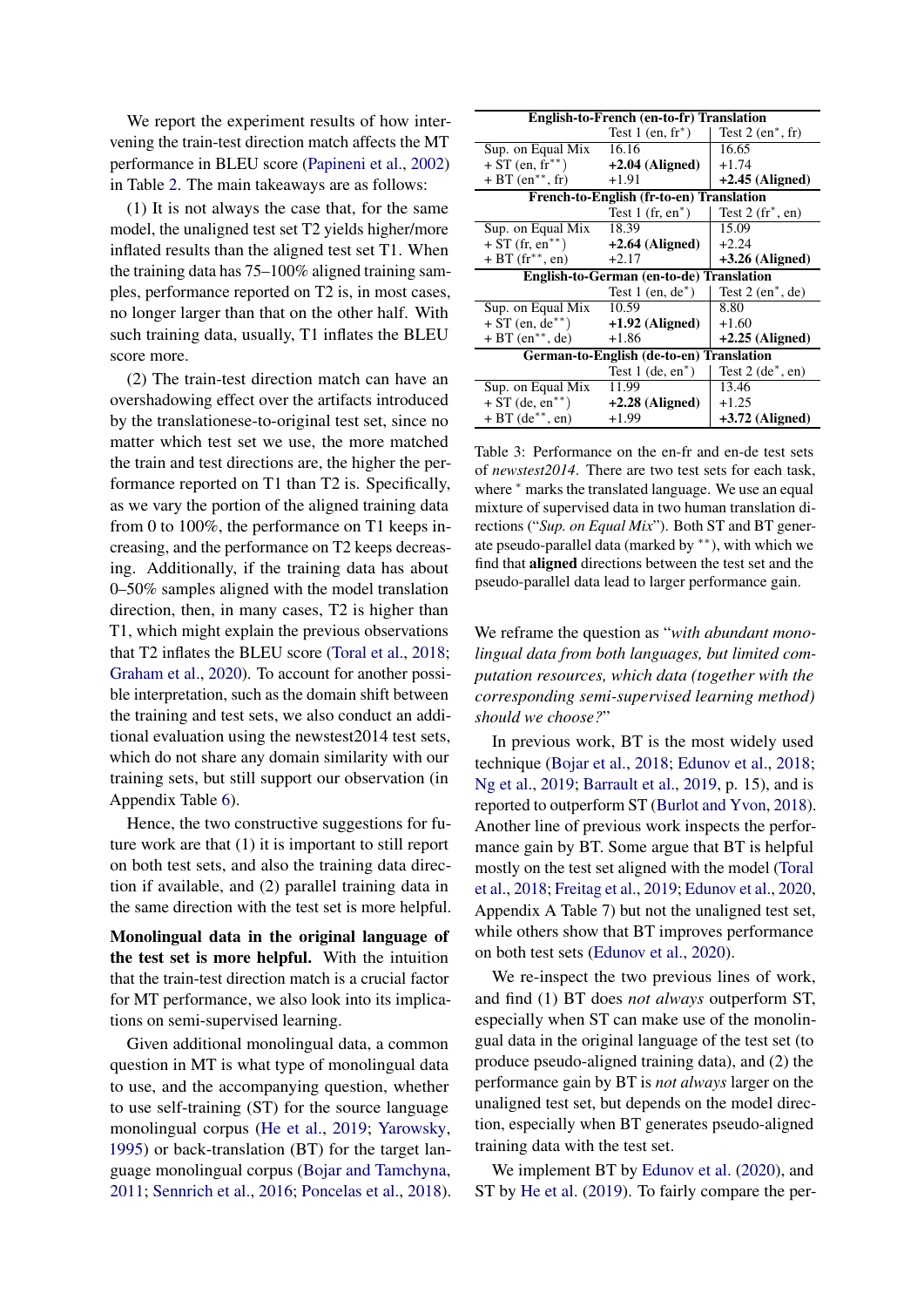formance of ST vs. BT, for each language pair  $X$  and  $Y$ , we split half both training corpora into  $X \xrightarrow{H} Y$ -Half1,  $X \xrightarrow{H} Y$ -Half2,  $Y \xrightarrow{H} X$ -Half1, and  $Y \xrightarrow{H} X$ -Half2. We construct the supervised training data as an equal mix (i.e.,  $\alpha=50$ ) combining  $X \xrightarrow{H} Y$ -Half1 and  $Y \xrightarrow{H} X$ -Half1. The development data is the combination of both development sets, which is also an equal mix.

To train ST or BT, we use the second halves of the training data only as the monolingual corpora. For example, if the translation task is English-to-German translation, ST generates a pseudo-parallel corpus with original English paired with machinetranslated pseudo-German, which we denote as (en, de∗∗). For readability, we mark the machinetranslation direction with ST and BT by ∗∗ and the human translation direction by  $*$ .

Our hypothesis is that the machine-translated text pairs (en, de∗∗) will also show similar properties as the human-translated training data (en, de\*). Specifically, the more the pseudo-training data is aligned with the test set, the higher performance the semi-supervised learning method will achieve. This is confirmed by the experiment results in Table [3,](#page-4-0) where, across all settings, no matter which semi-supervised learning method is used, when the pseudo-training data has the same translation direction as the test set, the resulting performance is generally higher. The experiments conducted on CAUSALMT test sets also generally show the same trend, and, due to the space limit, we include the results in the Appendix Table [7.](#page-16-0)

# 4 Causal Effect of Data-Model Direction Match

The second contribution of this work is to inspect how much another factor, the data-model direction match, causally affects the MT performance. Formally, our research question is that, for a given translation task  $X$ -to-Y, considering an equal mix of the test set, does the human translation direction of the training data still matter? If so, how large is the effect, and is it language-/task-dependent?

This section will use causal inference to isolate the effect of data-model direction match from other possible confounders and discuss its effect in different languages and translation tasks.

#### 4.1 Correlation in Previous Experiments

Our previous experiments show that data-model direction match *correlates* with MT performance. Specifically, for each translation task in Table [2,](#page-3-1) there is a clear difference between the causal learning and anticausal learning model. We copy this naïve difference to the "Diff" column of Table [5.](#page-7-0)

This naïve difference represents  $\mathbb{E}_{\text{aligned\_corpus}}[S] - \mathbb{E}_{\text{unaligned\_corpus}}[S]$ , which compares the performance score S on the aligned corpus and S on the unaligned corpus, without controlling for potential confounders. The famous "correlation does not imply causation" implies that this formulation cannot answer the causal question, as the two expectation terms are taken over two different distributions that are not necessarily comparable. However, by Reichenbach's Common Cause Principle [\(Reichenbach,](#page-12-13) [1956\)](#page-12-13), correlation implies the existence of some common cause behind the two correlated variables, which motivates us to investigate the causal relationship in the next section.

#### 4.2 Setup of the Causal Effect Estimation

Formulating the causal effect. Instead of just correlational analyses, we aim to estimate the average causal effect (ACE) [\(Holland,](#page-11-9) [1988;](#page-11-9) [Pearl,](#page-12-2) [2009\)](#page-12-2) of the data-model direction match (i.e., causal vs. anticausal learning)  $M$  on the translation performance  $S$ :<sup>[5](#page-5-0)</sup>

<span id="page-5-1"></span>
$$
ACE = P(S = s | do(M = 1))
$$
  
- P(S = s | do(M = 0)), (1)

where, according to do-calculus [\(Pearl,](#page-12-5) [1995\)](#page-12-5) in causal inference, the operator  $dof M = 0$  or 1) means to intervene on the data-model direction match to be 0 (i.e., anticausal learning) or 1 (i.e., causal learning). The ACE formulation is about how much the model performance S will differ if intervening the data-model direction match M to be 0 or 1.

To estimate the ACE, we first draw the causal graph considering all variables that can interfere with the relationship between data-model direction match and MT performance. The main additional factors we need to control for are in the causal graph in Figure [2.](#page-6-0) We make the assumption that it is very likely that the two corpora of different human translation directions also vary by sentence

<span id="page-5-0"></span> $5$ Note that there are two notions of causality here, one is the intervention we are interested in, namely the data-model direction match, known as causal vs. anticausal learning, and the other is the meta-level causality we are interested in, namely how much the data-model direction match (as a binary variable) causally affect the translation performance.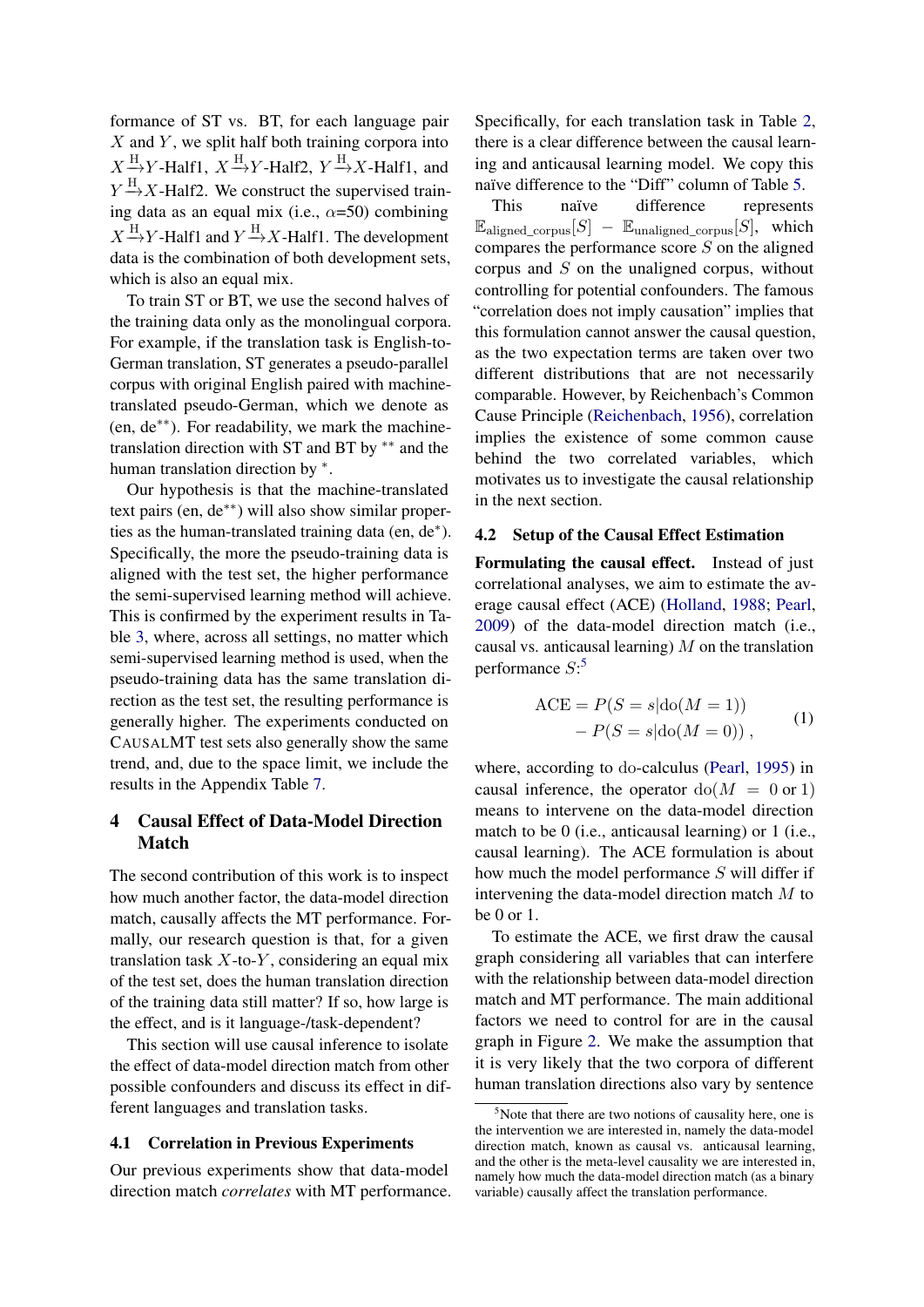<span id="page-6-0"></span>

Figure 2: Causal graph about how the data-model direction match M affects MT performance score S, considering the other covariates  $Z$  including the distribution of sentence lengths and content.

<span id="page-6-3"></span>

Figure 3: Distribution of topics and sentence lengths after matching, using the German-English language pair (between  $De \xrightarrow{H} En$  and  $De \xleftarrow{H} En$ ) as an example.

lengths and the distribution of content [\(Bogoychev](#page-10-12) [and Sennrich,](#page-10-12) [2019\)](#page-10-12) due to a hidden confounder (i.e., a common cause) such as the nature of Europarl. Note that since our research question is about which training data matters for given a translation task, the data-model direction match is equivalent to the human translation direction of the training data, as the model translation direction is fixed.

Given the causal graph in Figure [2,](#page-6-0) the ACE in Eq. [\(1\)](#page-5-1) can be calculated by conditioning on the set of variables Z which blocks the backdoor paths [\(Pearl,](#page-12-5) [1995\)](#page-12-5) between M and S. (Z fits the backdoor criterion [\(Pearl,](#page-12-14) [1993\)](#page-12-14) in that the sentence lengths and content block all non-directed paths from  $M$  to  $S$ , and neither is a descendant of any node on the directed path from  $M$  to  $S$ .) An intuitive interpretation can be that when we directly look at the correlation between the data-model direction match and MT performance, it might also be due to that different corpora have different distributions of sentence lengths and content. Therefore, we need to control the sentence lengths and content so that the performance difference will be solely due to the data-model direction match.

Formally, the ACE using the do-notation can be calculated by conditioning on  $Z$ . Specifically, we integrate over the distribution of  $P(Z)$ , and calculate the difference in the conditional probability distribution  $P(S = s|M = 1, Z = z) - P(S = z)$  $s|M = 0, Z = z$  of S given the data-model di-

<span id="page-6-4"></span>

|  | <b>Corpus</b> Matched Pairs                                                                                                                                                                                                                                              |
|--|--------------------------------------------------------------------------------------------------------------------------------------------------------------------------------------------------------------------------------------------------------------------------|
|  | De $\stackrel{H}{\rightarrow}$ En Let me make some comments on specific points.                                                                                                                                                                                          |
|  | $De \xleftarrow{H} En$ However, I have one or two points.                                                                                                                                                                                                                |
|  | De $\stackrel{\text{H}}{\rightarrow}$ En From our perspective, it is now urgently necessary<br>that the Council also accepts this proposal, so<br>that the negotiations can commence as soon as<br>possible.                                                             |
|  | De <sup><math>H</math></sup> En That greater urgency has been recognised in the<br>Council suggestion that we should have an in-<br>tergovernmental conference beginning next year,<br>something which we subscribe to.                                                  |
|  | De $\stackrel{H}{\rightarrow}$ En We want a European Union that is strong, effec-<br>tive and democratic, and all those who want to<br>make it no more than a free trade zone within<br>Europe will have a fight on their hands.                                         |
|  | De <sup><math>H</math></sup> En I agree that the European Union needs an inte-<br>grated, coherent and consistent European energy<br>policy that maintains Europe's competitiveness,<br>safeguards our environmental objectives and en-<br>sures our security of supply. |

Table 4: Examples of matched pairs between the De  $\stackrel{\text{H}}{\longrightarrow}$ En and De  $\stackrel{\text{H}}{\longleftarrow}$ En corpora.

rection match value M conditioned on the other key variables  $Z$  for each of its possible value  $z$ , as shown in Eq.  $(2)$ :

<span id="page-6-2"></span><span id="page-6-1"></span>
$$
\begin{aligned} \text{ACE} &= \int_{\mathcal{Z}} \left[ (P(S=s|M=1, Z=z) - P(S=s|M=0, Z=z)) P(z) \right] \\ &= \mathbb{E}_{\mathcal{Z}}[S|M=1, Z=z] \\ &- \mathbb{E}_{\mathcal{Z}}[S|M=0, Z=z] \end{aligned} \tag{3}
$$

Finally, we estimate it by comparing the expected values of the model performance score S given  $M = 0$  or 1 over all possible values of the covariate  $Z$  as in Eq. [\(3\)](#page-6-2).

Causal effect estimation by matching. To estimate the ACE in Eq. [\(3\)](#page-6-2), the intuition is that we need to take care of the covariates in Z so that the aligned setting and the unaligned setting are comparable. We follow the covariate matching method in causal inference [\(Rosenbaum and Ru](#page-12-15)[bin,](#page-12-15) [1983;](#page-12-15) [Iacus et al.,](#page-11-10) [2012\)](#page-11-10) and adjustment in the high-dimensional setting of text [\(Roberts et al.,](#page-12-16) [2020;](#page-12-16) [Veitch et al.,](#page-13-9) [2020\)](#page-13-9). Specifically, matching is a method in causal inference to subsample the treated (i.e., the aligned corpus with the model direction) and control samples (i.e., the unaligned corpus with the model direction) so that the covariates of interest are matched.

We aim to match pairs of samples, one from the causal corpus and the other from the anticausal corpus, where we constrain them to share similar contents and similar sentence lengths. In our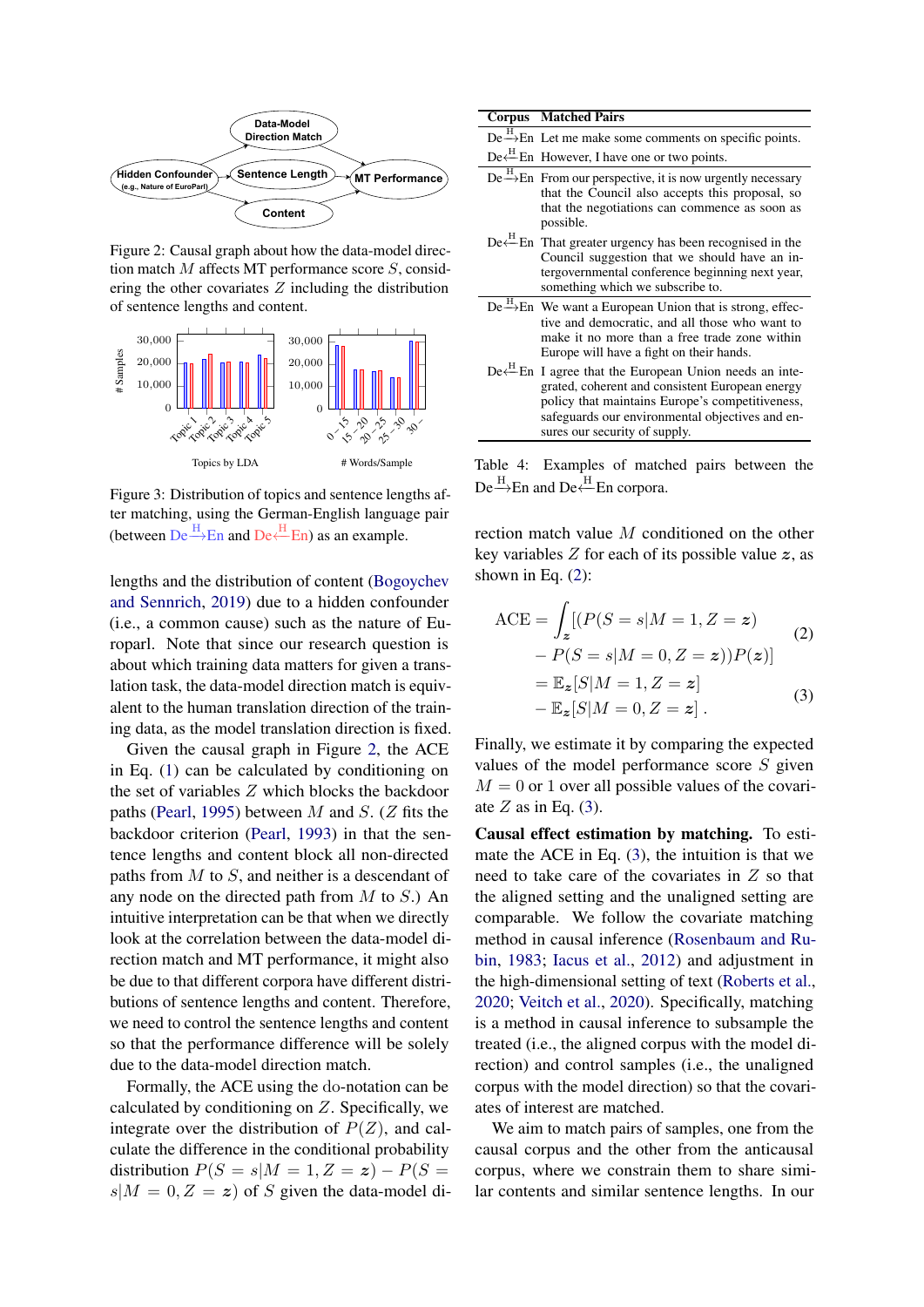<span id="page-7-0"></span>

| <b>English-to-German (en-to-de) Translation</b> |                                           |                                                         |                  |                                          | German-to-English (de-to-en) Translation         |                             |                                                         |                |                |
|-------------------------------------------------|-------------------------------------------|---------------------------------------------------------|------------------|------------------------------------------|--------------------------------------------------|-----------------------------|---------------------------------------------------------|----------------|----------------|
|                                                 |                                           | T1 (en, $de^*$ ) T2 (en <sup>*</sup> , de)              | ACE              | Diff                                     |                                                  |                             | T1 (de, en*) T2 (de*, en) $ACE$                         |                | Diff           |
| Cau. $(en, de^*)$                               | 21.88                                     | 28.77                                                   |                  | $+3.13$ $+1.75$                          | Cau. $(de, en^*)$                                | 31.70                       | 28.68                                                   |                | $-1.89 - 2.14$ |
| Ant. $(en^*, de)$                               | 25.33                                     | 22.19                                                   |                  |                                          | Ant. $(de^*, en)$                                | 26.35                       | 35.92                                                   |                |                |
| French-to-German (fr-to-de) Translation         |                                           |                                                         |                  |                                          | German-to-French (de-to-fr) Translation          |                             |                                                         |                |                |
|                                                 | $T1$ (fr, de <sup>*</sup> )               | $T2(fr^*, de)$                                          | ACE              | Diff                                     |                                                  |                             | $T1$ (de, fr <sup>*</sup> ) $T2$ (de <sup>*</sup> , fr) | ACE            | Diff           |
| Cau. $(fr, de^*)$                               | 18.36                                     | 25.45                                                   | $+5.57 +5.0$     |                                          | Cau. $(de, fr^*)$                                | 32.25                       | 29.98                                                   | $-3.58 - 2.71$ |                |
| Ant. $(fr^*, de)$                               | 20.46                                     | 17.78                                                   |                  |                                          | Ant. $(de^*, fr)$                                | 28.07                       | 37.74                                                   |                |                |
| French-to-English (fr-to-en) Translation        |                                           |                                                         |                  | English-to-French (en-to-fr) Translation |                                                  |                             |                                                         |                |                |
|                                                 |                                           | $T1$ (fr, en <sup>*</sup> ) $T2$ (fr <sup>*</sup> , en) | ACE              | Diff                                     |                                                  |                             | T1 (en, fr <sup>*</sup> ) T2 (en <sup>*</sup> , fr)     | ACE            | Diff           |
| Cau. $(fr, en^*)$                               | 33.77                                     | 37.42                                                   | $+1.43$ $+2.53$  |                                          | Cau. $(en, fr^*)$                                | 42.60                       | 37.34                                                   | $-0.14$        | $-0.65$        |
| Ant. $(f\mathbf{r}^*, \mathbf{en})$             | 37.67                                     | 32.09                                                   |                  |                                          | Ant. $(en^*, fr)$                                | 38.05                       | 42.03                                                   |                |                |
|                                                 | Spanish-to-English (es-to-en) Translation |                                                         |                  |                                          | <b>English-to-Spanish (en-to-es) Translation</b> |                             |                                                         |                |                |
|                                                 |                                           | $T1$ (es, en <sup>*</sup> ) $T2$ (es <sup>*</sup> , en) | ACE              | Diff                                     |                                                  |                             | T1 (en, es*) T2 (en*, es)                               | ACE            | Diff           |
| Cau. $(es, en^*)$                               | 37.79                                     | 33.64                                                   | $+12.25$ $+0.63$ |                                          | Cau. $(en, es^*)$                                | 39.04                       | 33.68                                                   |                | $+3.50 +3.79$  |
| Ant. $(es^*, en)$                               | 21.69                                     | 25.24                                                   |                  |                                          | Ant. $(en^*, \text{es})$                         | 30.76                       | 34.96                                                   |                |                |
| French-to-Spanish (fr-to-es) Translation        |                                           |                                                         |                  |                                          | Spanish-to-French (es-to-fr) Translation         |                             |                                                         |                |                |
|                                                 | $T1$ (fr, es <sup>*</sup> )               | $T2(fr^*,es)$                                           | ACE              | Diff                                     |                                                  | $T1$ (es. fr <sup>*</sup> ) | $T2$ (es <sup>*</sup> , fr)                             | ACE            | Diff           |
| Cau. $(fr, es^*)$                               | 37.09                                     | 43.40                                                   | $+5.84$ $+2.22$  |                                          | Cau. $(es, fr^*)$                                | 41.67                       | 41.57                                                   | $-2.74 - 1.11$ |                |
| Ant. $(fr^*, \text{es})$                        | 38.45                                     | 36.20                                                   |                  |                                          | Ant. $(es^*, fr)$                                | 39.36                       | 46.62                                                   |                |                |

Table 5: BLEU points of causal learning (Cau.) vs. anticausal (Ant.) directions after controlling for topics and lengths. We calculate the ACE by taking each model's average performance on T1 and T2, and comparing how much causal models outperform anticausal models (ACE). In comparison, we show the naïve difference (Diff) by directly comparing the results of causal and anticausal models in Table [2](#page-3-1) without topic and length control.

implementation, for each sentence in the causal corpus, we select its most similar match in the anticausal corpus using Dinic's maximal matching algorithm [\(Dinic,](#page-10-13) [1970\)](#page-10-13).

Empirically, we limit the sentence length ratio of each matched pair to be no larger than 1.1 and the content to have a cosine similarity larger than 0.7, following the threshold to match a contentsimilar pseudo-parallel corpus in [Jin et al.](#page-11-11) [\(2019\)](#page-11-11). To calculate the content-wise similarity of a pair of samples, we represent each sentence by the sentence BERT embedding [\(Reimers and Gurevych,](#page-12-17) [2019\)](#page-12-17). In cases of multiple languages as candidates to match the sentence embeddings in, we set a prioritization order of "En>De>Fr>Es" for sentence embedding matching. The prioritization order roughly follows the training data sizes of the multilingual version [\(Reimers and Gurevych,](#page-12-18) [2020\)](#page-12-18) of the sentence transformer in the four languages. Note that since the set of factors to control is in a high-dimensional vector space, it is less realistic to use other common matching methods such as propensity score stratification and matching, as pointed out by [Roberts et al.](#page-12-16) [\(2020\)](#page-12-16).

We check the quality of our matching heuristics. Taking the German-English language pair as an example, we plot the distributions of topics by Latent Dirichlet Allocation (LDA) topic modeling [\(Blei](#page-10-14) [et al.,](#page-10-14) [2001\)](#page-10-14) and distributions of sentence lengths

across the De<sup>H</sup><sub>D</sub>En and De<sup>H</sup><sub>D</sub>En corpora in Figure [3.](#page-6-3) We also list some example matched pairs in English in Table [4.](#page-6-4) Further statistics of the matched corpora are in Appendix [E.1.](#page-16-1)

Finally, based on the matched datasets that control for the sentence lengths and contents, ACE can be calculated by the average difference in MT performance of models trained on the two directions of the new datasets.

#### 4.3 Causal Effect Results

We have three observations from the results in Table [5:](#page-7-0) (1) The data-model direction match is a clear cause for MT performance. The ACE of datamodel direction match on MT performance can be up to 12.25 BLEU points, for example, in the Spanish-to-English translation task. (2) The ACE varies by language and translation tasks. For the English-Spanish language pair, both translation directions get higher BLEU points if the models are trained in the causal learning direction. For other language pairs, the causal effects of data-model direction match are clear, although varying from positive to negative values, the reasons for which are worth future studies. (3) The results of naïve differences (Diff) are, in most cases, smaller than that of the causal analysis by ACE. This indicates that the correlational analysis neglects other important factors such as the sentence length and content,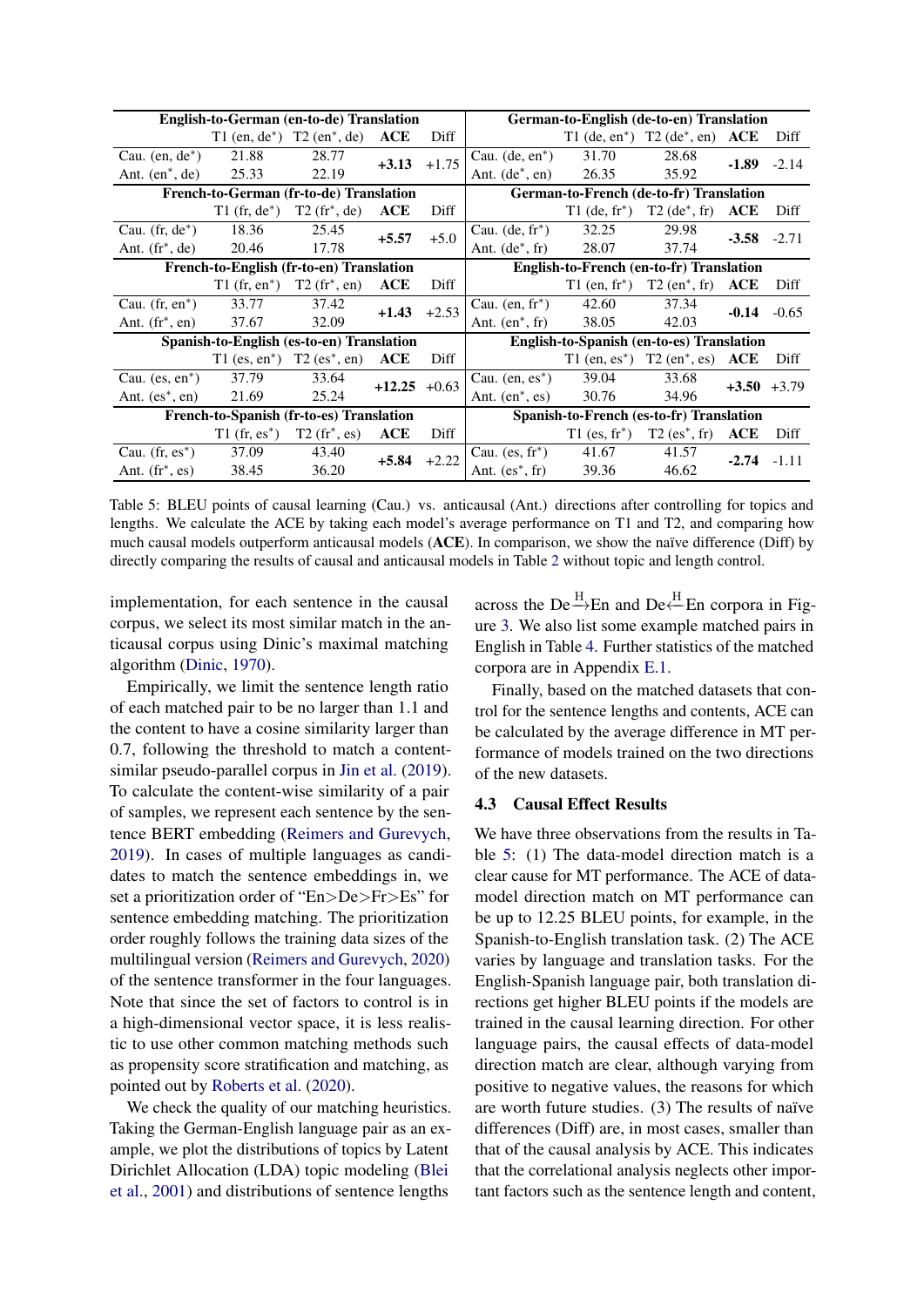which might also be reflected in the overall difference. The causal analysis is a more appropriate method to isolate the influence of the data-model direction match.

# 5 Related Work

Linguistic studies have long observed the distinct properties of translationese from text originally authored in the same language [\(Toury,](#page-13-0) [1980;](#page-13-0) [Geller](#page-11-0)[stam,](#page-11-0) [1986;](#page-11-0) [Baker,](#page-10-0) [1993;](#page-10-0) [Toury,](#page-13-1) [1995\)](#page-13-1). Recent work in MT identifies that the source side of the translationese-to-original portion of the test sets (i.e., test sets unaligned with the model direction) is easier [\(Graham et al.,](#page-11-3) [2020\)](#page-11-3), echoing with many previous observations [\(Toral et al.,](#page-13-2) [2018;](#page-13-2) [Lember](#page-12-0)[sky et al.,](#page-12-0) [2012;](#page-12-0) [Läubli et al.,](#page-11-1) [2018\)](#page-11-1) and thus some suggest to exclude this portion from future test sets, in particular human evaluations [\(Toral et al.,](#page-13-2) [2018;](#page-13-2) [Zhang and Toral,](#page-13-4) [2019;](#page-13-4) [Graham et al.,](#page-11-3) [2020;](#page-11-3) [Barrault et al.,](#page-10-4) [2019\)](#page-10-4). Nevertheless, [Freitag et al.](#page-10-6) [\(2019\)](#page-10-6) demonstrate that it is worth reporting automatic metric scores on both directions separately as both types of test sets evaluate different properties of translation quality. In follow-up work, [Freitag](#page-10-2) [et al.](#page-10-2) [\(2020\)](#page-10-2) introduce paraphrased test sets that overcome the problems of translationese for test sets, not solving the problem for the training data though.

Based on this speculated inflation of MT performance due to translationese in the test set, further work inspects what previous conclusions about the effectiveness of MT models should be recalibrated. Some discover that models with BT mostly improve on the inflated test set but not the other more challenging portion [\(Toral et al.,](#page-13-2) [2018;](#page-13-2) [Freitag et al.,](#page-10-6) [2019;](#page-10-6) [Edunov et al.,](#page-10-3) [2020,](#page-10-3) Appendix A Table 7) and raise concerns that BT is not as effective as expected. Others argue that BT can still improve on both test sets [\(Edunov et al.,](#page-10-3) [2020\)](#page-10-3).

While for almost all test sets the original language of each example is known, the majority of training data does not contain this meta information. Studies of the impact of translationese on training examples are thus mostly based on Europarl where meta information is given. For instance, [Ozdowska](#page-12-19) [and Way](#page-12-19) [\(2009\)](#page-12-19) argue that the original side of each training sample is important when building a statistical machine translation (SMT) system. [Kurokawa](#page-11-4) [et al.](#page-11-4) [\(2009\)](#page-11-4); [Koppel and Ordan](#page-11-12) [\(2011\)](#page-11-12); [Sominsky](#page-12-20) [and Wintner](#page-12-20) [\(2019\)](#page-12-20) build classifiers to automatically detect the direction of each training sample. [Riley et al.](#page-12-6) [\(2020\)](#page-12-6) use a CNN classifier to separate the training data at scale and bias the NMT model via tagging to generate translations that look like the original text. Human evaluation demonstrates that this produces more accurate and natural translations. Further, [Amponsah-Kaakyire et al.](#page-10-15) [\(2021\)](#page-10-15) investigate the impact of training samples generated with pivot ("relay") languages.

Our work differs from all previous work in that we conduct causal inference [\(Pearl,](#page-12-2) [2009;](#page-12-2) [Peters](#page-12-3) [et al.,](#page-12-3) [2017\)](#page-12-3) to contribute causal insights on how translationese affects MT.

### 6 Future Work

We list several directions for potential future work: (1) It will be meaningful to explore whether the conclusions of this paper can generalize to higherresource data and a wider variety of languages. (2) In real-world MT systems, it is important not only to answer whether aligned training data or unaligned training data is better (when deciding how to distribute the budget to collect data for a usage scenario with a fixed direction), but also to investigate how to utilize the mixed training data (when trying to make the best use of the existing data) and contribute to the best possible translation systems. [Riley et al.](#page-12-6) [\(2020\)](#page-12-6); [Larkin et al.](#page-11-5) [\(2021\)](#page-11-5); [Freitag](#page-10-16) [et al.](#page-10-16) [\(2022\)](#page-10-16) suggest adding a tag per sample specifying the direction to make use of the unaligned data. Future work can also explore if there can be an end-to-end model jointly inferring the human translation direction and signaling the model to deal with the aligned and unaligned directions differently. (3) In our study, Table [5](#page-7-0) mainly confirms the causal effects of the data-model direction match on the MT performance, but the actual reasons for positive and negative ACEs are still worth further investigation.

#### 7 Conclusion

In conclusion, this work studies the causal effects of three important factors on MT performance: the test-model, train-test, and data-model direction match. We provide suggestions for future study in MT, such as using more training data in the aligned direction and paying attention to whether the nature of the translation task is causal or anticausal.

## Ethical Considerations

Data Privacy and Bias: This research mainly focuses on translation using the Europarl [\(Koehn,](#page-11-8)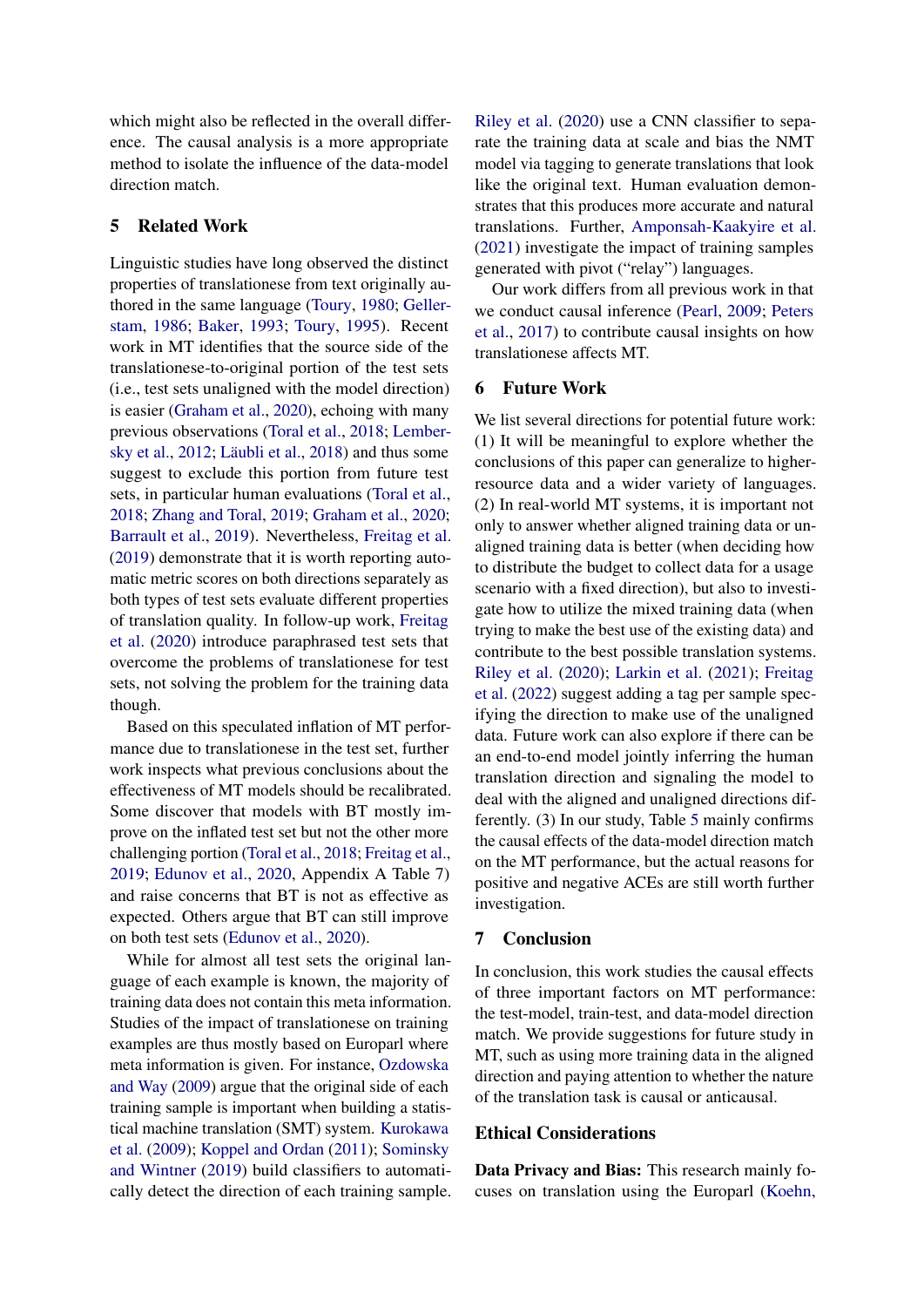[2005\)](#page-11-8) corpus, which is widely adopted in the community. There are no data privacy issues or bias against certain demographics with regard to this dataset.

Potential Use: The potential use of this study is to improve future MT practice in terms of both evaluation and training.

Generalizability: Most conclusions in this study are language-agnostic and potentially help MT in all language pairs, although due to the limitations of available data, the study mainly uses the common languages, English, German, French, and Spanish, in a relatively low-resource setting of around 100K to 200K data. It will be meaningful to explore whether the conclusions of this paper can generalize to higher-resource data and a wider variety of languages. There is a possibility that the findings of the study will need to be further adjusted in different settings, which we strongly encourage future work to explore.

Limitations: First, the current study mainly looks into clear cases of causal or anticausal learning, but there can potentially be a third case where both languages are translated from a third language, as pointed out in [Riley et al.](#page-12-6) [\(2020,](#page-12-6) Figure 1), which is worth exploring for future work.

Second, this work extracts human translation directions from the Europarl corpus, with the assumption that the speakers at the European Parliament tend to be native speakers. It might also be possible that the Europarl corpus contains text annotated as originals but from non-native speakers, but since the European Parliament is a highly formal and important venue, the speakers tend to be at least proficient users of that language, if not native. In addition, for non-English languages in our corpus, it is highly likely that the speech comes from a native speaker.

Third, in addition to the length and content factors considered in this work, it could be interesting to look at other factors that can constitute the Z variable in Eq. [\(3\)](#page-6-2). Some motivations include that the data-model direction match seems to be a clear cause for the MT performance, and the fact that it does not always show a very large causal effect might mean that there are additional hidden variables to take into consideration.

Lastly, due to financial budgets, we did not use human evaluation in addition to the BLEU score reported in this work. We released all outputs of our model so future work can feel free to evaluate our results by human evaluation or various other automatic evaluation metrics. See more discussions on recommended evaluation metrics in Appendix [D.3.](#page-15-1)

# Author Contributions

Jingwei Ni conducted most of the MT experiments, collected the most updated version of CAUSALMT dataset, and performed various analyses.

Zhijing Jin designed the project, conducted the causal inference experiments, structured the first version of the codes to run the MT experiments, and collected the first version of CAUSALMT dataset which is also used in our previous study [\(Jin et al.,](#page-11-13) [2021a\)](#page-11-13).

Markus Freitag helped design the storyline of the translationese part, gave insights on what analyses are important, and provided suggestions on the evaluation.

Mrinmaya Sachan and Bernhard Schölkopf guided the project and provided substantial contributions to the storyline of the paper.

Everyone contributed to writing the paper.

#### Acknowledgments

We sincerely thank Prof Rico Sennrich for his constructive suggestions on improving the message we present from our experiments to the MT community, and Isaac Caswell at Google Translate for proofreading our paper. We thank Claudia Shi for the insightful discussions on the matching method and suggestions on papers to cite. We thank Shaoshu Yang and Di Jin for supporting us with computational resources. We thank Zhiheng Lyu for helping to code a fast version of the sentence similarity matching.

This material is based in part upon works supported by the German Federal Ministry of Education and Research (BMBF): Tübingen AI Center, FKZ: 01IS18039B; the Machine Learning Cluster of Excellence, EXC number 2064/1 – Project number 390727645; the John Templeton Foundation (grant #61156); a Responsible AI grant by the Haslerstiftung; and an ETH Grant (ETH-19 21-1).

Zhijing Jin is supported by the Open Phil AI Fellowship and the Vitalik Buterin PhD Fellowship from the Future of Life Institute.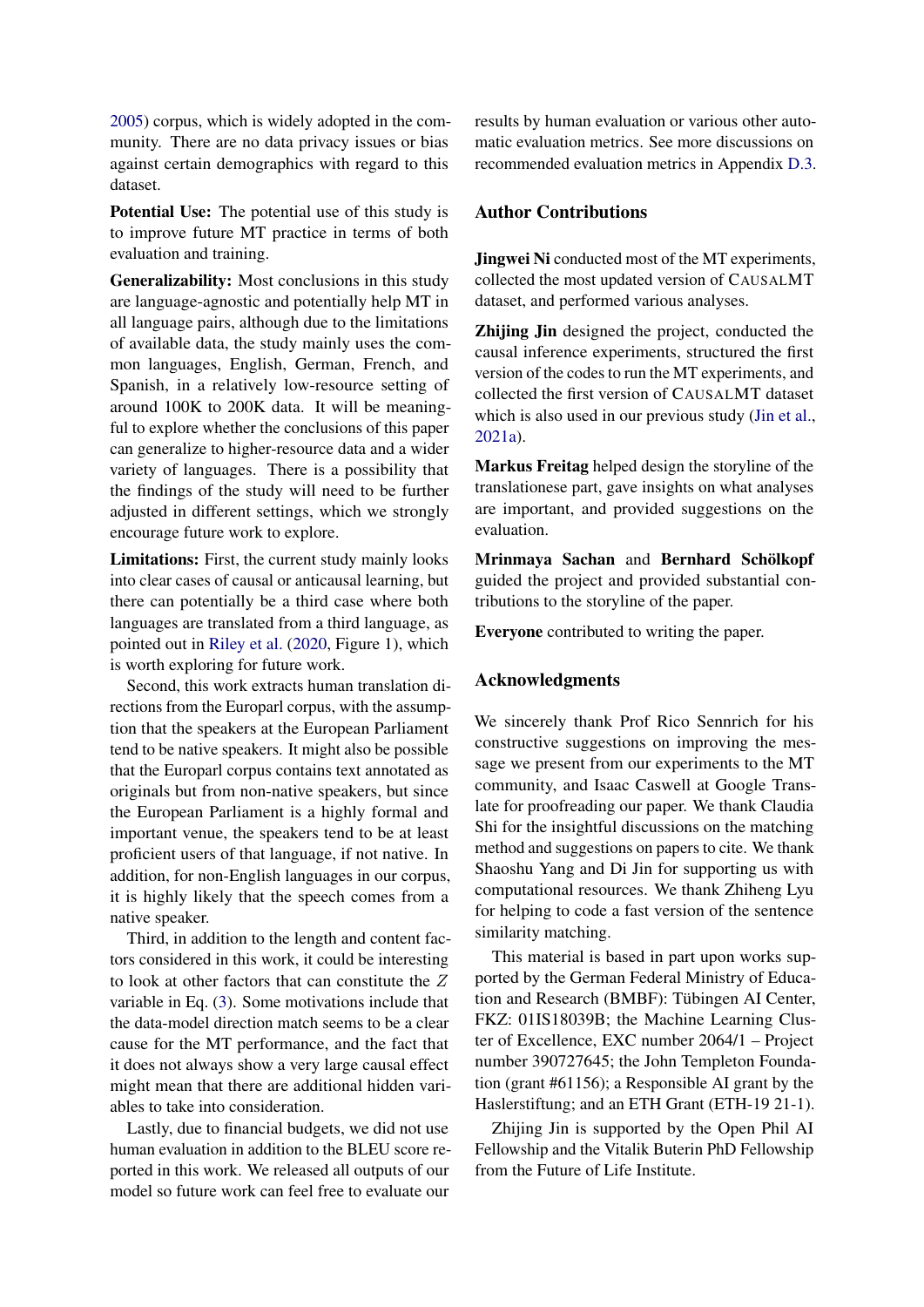#### References

- <span id="page-10-15"></span>Kwabena Amponsah-Kaakyire, Daria Pylypenko, Cristina España-Bonet, and Josef van Genabith. 2021. [Do not rely on relay translations: Multi](https://aclanthology.org/2021.motra-1.1)[lingual parallel direct Europarl.](https://aclanthology.org/2021.motra-1.1) In *Proceedings for the First Workshop on Modelling Translation: Translatology in the Digital Age*, pages 1–7, online. Association for Computational Linguistics.
- <span id="page-10-0"></span>Mona Baker. 1993. [Corpus linguistics and translation](https://www.jbe-platform.com/content/books/9789027285874-z.64.15bak) [studies: Implications and applications.](https://www.jbe-platform.com/content/books/9789027285874-z.64.15bak) In *Text and Technology*. John Benjamins.
- <span id="page-10-7"></span>Mona Baker. 1995. Corpora in translation studies: An overview and some suggestions for future research. *Target. International Journal of Translation Studies*, 7(2):223–243.
- <span id="page-10-8"></span>Mona Baker. 1996. Corpus-based translation studies: The challenges that lie ahead. *Benjamins Translation Library*, 18:175–186.
- <span id="page-10-1"></span>Marco Baroni and Silvia Bernardini. 2006. A new approach to the study of translationese: Machinelearning the difference between original and translated text. *Literary and Linguistic Computing*, 21(3):259–274.
- <span id="page-10-4"></span>Loïc Barrault, Ondřej Bojar, Marta R. Costa-jussà, Christian Federmann, Mark Fishel, Yvette Graham, Barry Haddow, Matthias Huck, Philipp Koehn, Shervin Malmasi, Christof Monz, Mathias Müller, Santanu Pal, Matt Post, and Marcos Zampieri. 2019. [Findings of the 2019 conference on machine transla](https://doi.org/10.18653/v1/W19-5301)[tion \(WMT19\).](https://doi.org/10.18653/v1/W19-5301) In *Proceedings of the Fourth Conference on Machine Translation (Volume 2: Shared Task Papers, Day 1)*, pages 1–61, Florence, Italy. Association for Computational Linguistics.
- <span id="page-10-17"></span>Steven Bird, Ewan Klein, and Edward Loper. 2009. *Natural language processing with Python: analyzing text with the natural language toolkit*. " O'Reilly Media, Inc.".
- <span id="page-10-14"></span>David M. Blei, Andrew Y. Ng, and Michael I. Jordan. 2001. [Latent dirichlet allocation.](https://proceedings.neurips.cc/paper/2001/hash/296472c9542ad4d4788d543508116cbc-Abstract.html) In *Advances in Neural Information Processing Systems 14 [Neural Information Processing Systems: Natural and Synthetic, NIPS 2001, December 3-8, 2001, Vancouver, British Columbia, Canada]*, pages 601–608. MIT Press.
- <span id="page-10-12"></span>Nikolay Bogoychev and Rico Sennrich. 2019. [Domain,](http://arxiv.org/abs/1911.03362) [translationese and noise in synthetic data for neural](http://arxiv.org/abs/1911.03362) [machine translation.](http://arxiv.org/abs/1911.03362) *CoRR*, abs/1911.03362.
- <span id="page-10-9"></span>Ondřej Bojar, Christian Federmann, Mark Fishel, Yvette Graham, Barry Haddow, Philipp Koehn, and Christof Monz. 2018. [Findings of the 2018 con](https://doi.org/10.18653/v1/W18-6401)[ference on machine translation \(WMT18\).](https://doi.org/10.18653/v1/W18-6401) In *Proceedings of the Third Conference on Machine Translation: Shared Task Papers*, pages 272–303, Belgium, Brussels. Association for Computational Linguistics.
- <span id="page-10-10"></span>Ondřej Bojar and Aleš Tamchyna. 2011. [Improving](https://aclanthology.org/W11-2138) [translation model by monolingual data.](https://aclanthology.org/W11-2138) In *Proceedings of the Sixth Workshop on Statistical Machine Translation*, pages 330–336, Edinburgh, Scotland. Association for Computational Linguistics.
- <span id="page-10-5"></span>Franck Burlot and François Yvon. 2018. [Using mono](https://doi.org/10.18653/v1/W18-6315)[lingual data in neural machine translation: a system](https://doi.org/10.18653/v1/W18-6315)[atic study.](https://doi.org/10.18653/v1/W18-6315) In *Proceedings of the Third Conference on Machine Translation: Research Papers*, pages 144–155, Brussels, Belgium. Association for Computational Linguistics.
- <span id="page-10-13"></span>Efim A Dinic. 1970. Algorithm for solution of a problem of maximum flow in networks with power estimation. In *Soviet Math. Doklady*, volume 11, pages 1277–1280.
- <span id="page-10-11"></span>Sergey Edunov, Myle Ott, Michael Auli, and David Grangier. 2018. [Understanding back-translation at](https://doi.org/10.18653/v1/D18-1045) [scale.](https://doi.org/10.18653/v1/D18-1045) In *Proceedings of the 2018 Conference on Empirical Methods in Natural Language Processing*, pages 489–500, Brussels, Belgium. Association for Computational Linguistics.
- <span id="page-10-3"></span>Sergey Edunov, Myle Ott, Marc'Aurelio Ranzato, and Michael Auli. 2020. [On the evaluation of machine](https://doi.org/10.18653/v1/2020.acl-main.253) [translation systems trained with back-translation.](https://doi.org/10.18653/v1/2020.acl-main.253) In *Proceedings of the 58th Annual Meeting of the Association for Computational Linguistics*, pages 2836– 2846, Online. Association for Computational Linguistics.
- <span id="page-10-6"></span>Markus Freitag, Isaac Caswell, and Scott Roy. 2019. [APE at scale and its implications on MT evaluation](https://doi.org/10.18653/v1/W19-5204) [biases.](https://doi.org/10.18653/v1/W19-5204) In *Proceedings of the Fourth Conference on Machine Translation (Volume 1: Research Papers)*, pages 34–44, Florence, Italy. Association for Computational Linguistics.
- <span id="page-10-2"></span>Markus Freitag, David Grangier, and Isaac Caswell. 2020. [BLEU might be guilty but references are not](https://doi.org/10.18653/v1/2020.emnlp-main.5) [innocent.](https://doi.org/10.18653/v1/2020.emnlp-main.5) In *Proceedings of the 2020 Conference on Empirical Methods in Natural Language Processing (EMNLP)*, pages 61–71, Online. Association for Computational Linguistics.
- <span id="page-10-18"></span>Markus Freitag, Ricardo Rei, Nitika Mathur, Chi-kiu Lo, Craig Stewart, George Foster, Alon Lavie, and Ondřej Bojar. 2021. [Results of the WMT21 metrics](https://aclanthology.org/2021.wmt-1.73) [shared task: Evaluating metrics with expert-based](https://aclanthology.org/2021.wmt-1.73) [human evaluations on TED and news domain.](https://aclanthology.org/2021.wmt-1.73) In *Proceedings of the Sixth Conference on Machine Translation*, pages 733–774, Online. Association for Computational Linguistics.
- <span id="page-10-16"></span>Markus Freitag, David Vilar, David Grangier, Colin Cherry, and George Foster. 2022. [A natural diet: To](https://aclanthology.org/2022.findings-acl.263)[wards improving naturalness of machine translation](https://aclanthology.org/2022.findings-acl.263) [output.](https://aclanthology.org/2022.findings-acl.263) In *Findings of the Association for Computational Linguistics: ACL 2022*, pages 3340–3353, Dublin, Ireland. Association for Computational Linguistics.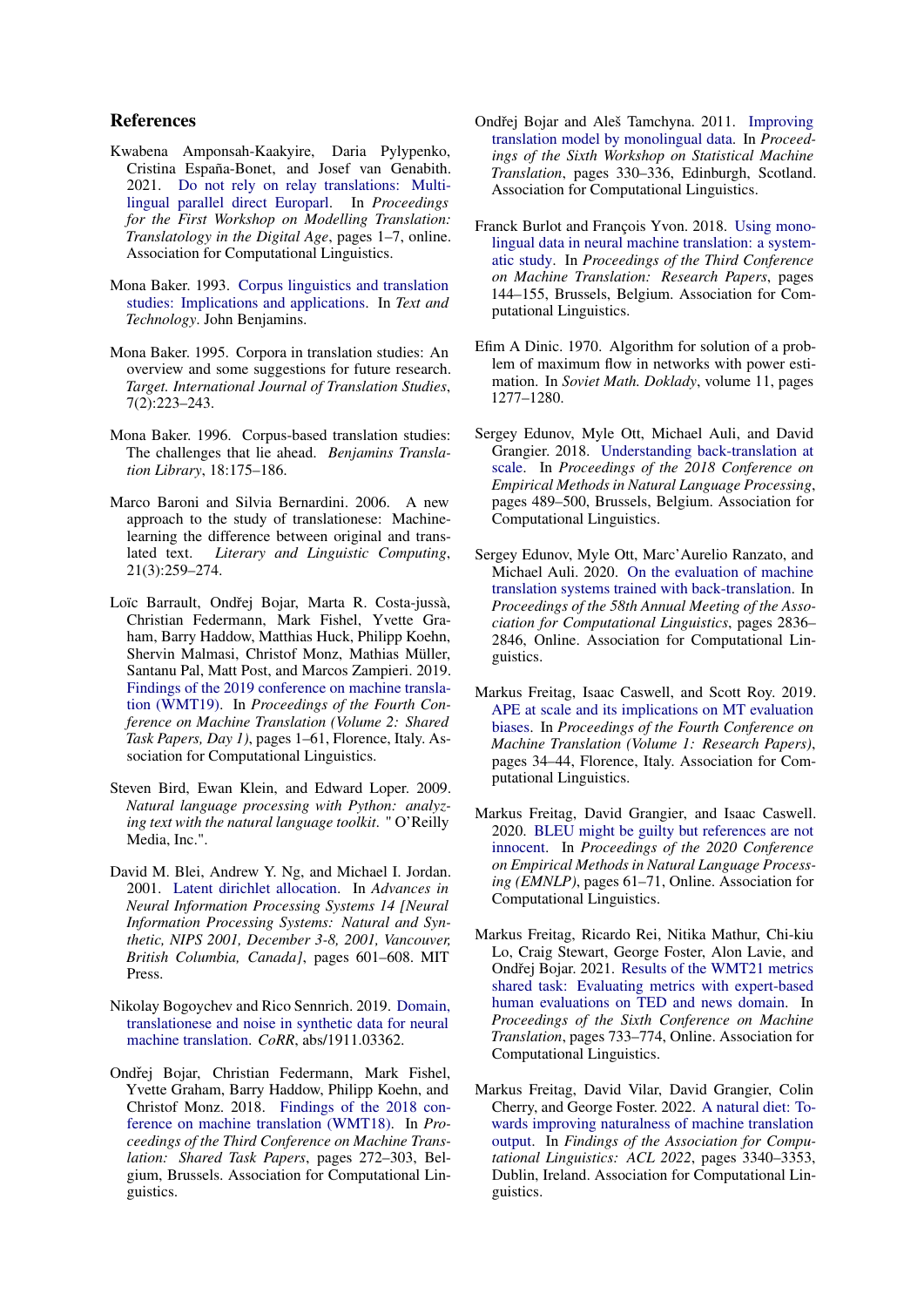- <span id="page-11-0"></span>Martin Gellerstam. 1986. Translationese in swedish novels translated from english. *Translation studies in Scandinavia*, 1:88–95.
- <span id="page-11-19"></span>Clark Glymour, Kun Zhang, and Peter Spirtes. 2019. [Review of causal discovery methods based on graph](https://doi.org/10.3389/fgene.2019.00524)[ical models.](https://doi.org/10.3389/fgene.2019.00524) *Frontiers in Genetics*, 10:524.
- <span id="page-11-3"></span>Yvette Graham, Barry Haddow, and Philipp Koehn. 2020. [Statistical power and translationese in ma](https://doi.org/10.18653/v1/2020.emnlp-main.6)[chine translation evaluation.](https://doi.org/10.18653/v1/2020.emnlp-main.6) In *Proceedings of the 2020 Conference on Empirical Methods in Natural Language Processing (EMNLP)*, pages 72–81, Online. Association for Computational Linguistics.
- <span id="page-11-6"></span>Junxian He, Jiatao Gu, Jiajun Shen, and Marc'Aurelio Ranzato. 2019. [Revisiting self-training for neural](http://arxiv.org/abs/1909.13788) [sequence generation.](http://arxiv.org/abs/1909.13788) *CoRR*, abs/1909.13788.
- <span id="page-11-17"></span>David Heckerman, Christopher Meek, and Gregory Cooper. 1999. A bayesian approach to causal discovery. *Computation, causation, and discovery*, 19:141–166.
- <span id="page-11-9"></span>Paul W Holland. 1988. Causal inference, path analysis and recursive structural equations models. *ETS Research Report Series*, 1988(1):i–50.
- <span id="page-11-14"></span>Matthew Honnibal and Ines Montani. 2017. spaCy 2: Natural language understanding with Bloom embeddings, convolutional neural networks and incremental parsing. To appear.
- <span id="page-11-18"></span>Biwei Huang, Kun Zhang, Yizhu Lin, Bernhard Schölkopf, and Clark Glymour. 2018. [Generalized](https://doi.org/10.1145/3219819.3220104) [score functions for causal discovery.](https://doi.org/10.1145/3219819.3220104) In *Proceedings of the 24th ACM SIGKDD International Conference on Knowledge Discovery & Data Mining, KDD 2018, London, UK, August 19-23, 2018*, pages 1551– 1560. ACM.
- <span id="page-11-10"></span>Stefano M Iacus, Gary King, and Giuseppe Porro. 2012. Causal inference without balance checking: Coarsened exact matching. *Political analysis*, 20(1):1–24.
- <span id="page-11-11"></span>Zhijing Jin, Di Jin, Jonas Mueller, Nicholas Matthews, and Enrico Santus. 2019. [IMaT: Unsupervised text](https://doi.org/10.18653/v1/D19-1306) [attribute transfer via iterative matching and transla](https://doi.org/10.18653/v1/D19-1306)[tion.](https://doi.org/10.18653/v1/D19-1306) In *Proceedings of the 2019 Conference on Empirical Methods in Natural Language Processing and the 9th International Joint Conference on Natural Language Processing (EMNLP-IJCNLP)*, pages 3097–3109, Hong Kong, China. Association for Computational Linguistics.
- <span id="page-11-13"></span>Zhijing Jin, Zeyu Peng, Tejas Vaidhya, Bernhard Schoelkopf, and Rada Mihalcea. 2021a. Mining the cause of political decision-making from social media: A case study of COVID-19 policies across the US states. In *Findings of the 2021 Conference on Empirical Methods in Natural Language Processing, EMNLP 2021*. Association for Computational Linguistics.
- <span id="page-11-2"></span>Zhijing Jin, Julius von Kügelgen, Jingwei Ni, Tejas Vaidhya, Ayush Kaushal, Mrinmaya Sachan, and Bernhard Schoelkopf. 2021b. [Causal direction of](https://doi.org/10.18653/v1/2021.emnlp-main.748) [data collection matters: Implications of causal and](https://doi.org/10.18653/v1/2021.emnlp-main.748) [anticausal learning for NLP.](https://doi.org/10.18653/v1/2021.emnlp-main.748) In *Proceedings of the 2021 Conference on Empirical Methods in Natural Language Processing*, pages 9499–9513, Online and Punta Cana, Dominican Republic. Association for Computational Linguistics.
- <span id="page-11-16"></span>Tom Kocmi, Christian Federmann, Roman Grundkiewicz, Marcin Junczys-Dowmunt, Hitokazu Matsushita, and Arul Menezes. 2021. [To ship or not to](https://aclanthology.org/2021.wmt-1.57) [ship: An extensive evaluation of automatic metrics](https://aclanthology.org/2021.wmt-1.57) [for machine translation.](https://aclanthology.org/2021.wmt-1.57) In *Proceedings of the Sixth Conference on Machine Translation*, pages 478–494, Online. Association for Computational Linguistics.
- <span id="page-11-8"></span>Philipp Koehn. 2005. [Europarl: A parallel corpus for](https://aclanthology.org/2005.mtsummit-papers.11) [statistical machine translation.](https://aclanthology.org/2005.mtsummit-papers.11) In *Proceedings of Machine Translation Summit X: Papers*, pages 79– 86, Phuket, Thailand.
- <span id="page-11-15"></span>Philipp Koehn, Hieu Hoang, Alexandra Birch, Chris Callison-Burch, Marcello Federico, Nicola Bertoldi, Brooke Cowan, Wade Shen, Christine Moran, Richard Zens, Chris Dyer, Ondřej Bojar, Alexandra Constantin, and Evan Herbst. 2007. [Moses: Open](https://aclanthology.org/P07-2045) [source toolkit for statistical machine translation.](https://aclanthology.org/P07-2045) In *Proceedings of the 45th Annual Meeting of the Association for Computational Linguistics Companion Volume Proceedings of the Demo and Poster Sessions*, pages 177–180, Prague, Czech Republic. Association for Computational Linguistics.
- <span id="page-11-7"></span>Vassilis Kolias, Ioannis Anagnostopoulos, and Eleftherios Kayafas. 2014. [Exploratory analysis of a ter](http://arxiv.org/abs/1409.5443)[abyte scale web corpus.](http://arxiv.org/abs/1409.5443) *CoRR*, abs/1409.5443.
- <span id="page-11-12"></span>Moshe Koppel and Noam Ordan. 2011. [Translationese](https://aclanthology.org/P11-1132) [and its dialects.](https://aclanthology.org/P11-1132) In *Proceedings of the 49th Annual Meeting of the Association for Computational Linguistics: Human Language Technologies*, pages 1318–1326, Portland, Oregon, USA. Association for Computational Linguistics.
- <span id="page-11-4"></span>David Kurokawa, Cyril Goutte, and Pierre Isabelle. 2009. [Automatic detection of translated text and](https://aclanthology.org/2009.mtsummit-papers.9) [its impact on machine translation.](https://aclanthology.org/2009.mtsummit-papers.9) In *Proceedings of Machine Translation Summit XII: Papers*, Ottawa, Canada.
- <span id="page-11-5"></span>Samuel Larkin, Michel Simard, and Rebecca Knowles. 2021. [Like chalk and cheese? On the effects of trans](https://aclanthology.org/2021.mtsummit-research.9)[lationese in MT training.](https://aclanthology.org/2021.mtsummit-research.9) In *Proceedings of Machine Translation Summit XVIII: Research Track*, pages 103–113, Virtual. Association for Machine Translation in the Americas.
- <span id="page-11-1"></span>Samuel Läubli, Rico Sennrich, and Martin Volk. 2018. [Has machine translation achieved human parity? A](https://doi.org/10.18653/v1/D18-1512) [case for document-level evaluation.](https://doi.org/10.18653/v1/D18-1512) In *Proceedings of the 2018 Conference on Empirical Methods in Natural Language Processing*, pages 4791–4796, Brussels, Belgium. Association for Computational Linguistics.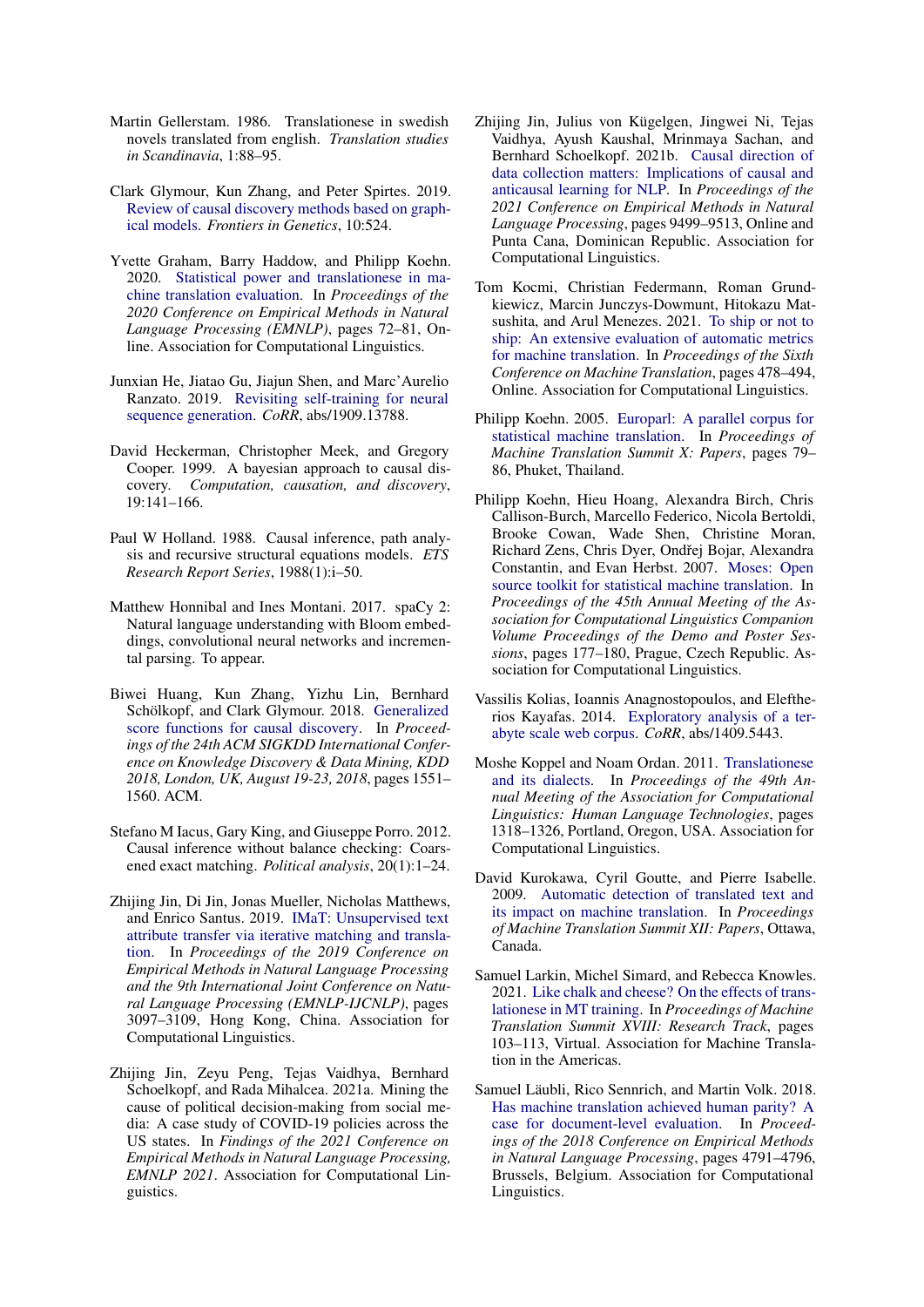- <span id="page-12-8"></span>Sara Laviosa-Braithwaite. 1998. Universals of translation. *Routledge encyclopedia of translation studies. London: Routledge*, pages 288–291.
- <span id="page-12-0"></span>Gennadi Lembersky, Noam Ordan, and Shuly Wintner. 2012. [Language models for machine translation:](https://doi.org/10.1162/COLI_a_00111) [Original vs. translated texts.](https://doi.org/10.1162/COLI_a_00111) *Computational Linguistics*, 38(4):799–825.
- <span id="page-12-12"></span>Nathan Ng, Kyra Yee, Alexei Baevski, Myle Ott, Michael Auli, and Sergey Edunov. 2019. [Facebook](https://doi.org/10.18653/v1/W19-5333) [FAIR's WMT19 news translation task submission.](https://doi.org/10.18653/v1/W19-5333) In *Proceedings of the Fourth Conference on Machine Translation (Volume 2: Shared Task Papers, Day 1)*, pages 314–319, Florence, Italy. Association for Computational Linguistics.
- <span id="page-12-9"></span>Myle Ott, Sergey Edunov, Alexei Baevski, Angela Fan, Sam Gross, Nathan Ng, David Grangier, and Michael Auli. 2019. [fairseq: A fast, extensible](https://doi.org/10.18653/v1/N19-4009) [toolkit for sequence modeling.](https://doi.org/10.18653/v1/N19-4009) In *Proceedings of the 2019 Conference of the North American Chapter of the Association for Computational Linguistics (Demonstrations)*, pages 48–53, Minneapolis, Minnesota. Association for Computational Linguistics.
- <span id="page-12-19"></span>Sylwia Ozdowska and Andy Way. 2009. [Optimal bilin](https://aclanthology.org/2009.eamt-1.14)[gual data for French-English PB-SMT.](https://aclanthology.org/2009.eamt-1.14) In *Proceedings of the 13th Annual conference of the European Association for Machine Translation*, Barcelona, Spain. European Association for Machine Translation.
- <span id="page-12-10"></span>Kishore Papineni, Salim Roukos, Todd Ward, and Wei-Jing Zhu. 2002. [Bleu: a method for automatic eval](https://doi.org/10.3115/1073083.1073135)[uation of machine translation.](https://doi.org/10.3115/1073083.1073135) In *Proceedings of the 40th Annual Meeting of the Association for Computational Linguistics*, pages 311–318, Philadelphia, Pennsylvania, USA. Association for Computational Linguistics.
- <span id="page-12-14"></span>Judea Pearl. 1993. [\[Bayesian analysis in expert sys](http://www.jstor.org/stable/2245965)[tems\]: Comment: Graphical models, causality and](http://www.jstor.org/stable/2245965) [intervention.](http://www.jstor.org/stable/2245965) *Statistical Science*, 8(3):266–269.
- <span id="page-12-5"></span>Judea Pearl. 1995. Causal diagrams for empirical research. *Biometrika*, 82(4):669–688.
- <span id="page-12-2"></span>Judea Pearl. 2009. *Causality: Models, reasoning, and inference*. Cambridge University Press.
- <span id="page-12-3"></span>Jonas Peters, Dominik Janzing, and Bernhard Schölkopf. 2017. *[Elements of causal inference:](https://mitpress.mit.edu/books/elements-causal-inference) [Foundations and learning algorithms](https://mitpress.mit.edu/books/elements-causal-inference)*. The MIT Press.
- <span id="page-12-11"></span>Alberto Poncelas, Dimitar Sht. Shterionov, Andy Way, Gideon Maillette de Buy Wenniger, and Peyman Passban. 2018. [Investigating backtranslation in neu](http://arxiv.org/abs/1804.06189)[ral machine translation.](http://arxiv.org/abs/1804.06189) *CoRR*, abs/1804.06189.
- <span id="page-12-21"></span>Peng Qi, Yuhao Zhang, Yuhui Zhang, Jason Bolton, and Christopher D. Manning. 2020. [Stanza: A](https://doi.org/10.18653/v1/2020.acl-demos.14) [python natural language processing toolkit for many](https://doi.org/10.18653/v1/2020.acl-demos.14) [human languages.](https://doi.org/10.18653/v1/2020.acl-demos.14) In *Proceedings of the 58th Annual Meeting of the Association for Computational*

*Linguistics: System Demonstrations*, pages 101– 108, Online. Association for Computational Linguistics.

- <span id="page-12-7"></span>Ella Rabinovich and Shuly Wintner. 2015. [Unsuper](https://doi.org/10.1162/tacl_a_00148)[vised identification of translationese.](https://doi.org/10.1162/tacl_a_00148) *Transactions of the Association for Computational Linguistics*, 3:419–432.
- <span id="page-12-13"></span>Hans Reichenbach. 1956. *The direction of time*, volume 65. University of California Press.
- <span id="page-12-17"></span>Nils Reimers and Iryna Gurevych. 2019. [Sentence-](https://doi.org/10.18653/v1/D19-1410)[BERT: Sentence embeddings using Siamese BERT](https://doi.org/10.18653/v1/D19-1410)[networks.](https://doi.org/10.18653/v1/D19-1410) In *Proceedings of the 2019 Conference on Empirical Methods in Natural Language Processing and the 9th International Joint Conference on Natural Language Processing (EMNLP-IJCNLP)*, pages 3982–3992, Hong Kong, China. Association for Computational Linguistics.
- <span id="page-12-18"></span>Nils Reimers and Iryna Gurevych. 2020. [Making](https://doi.org/10.18653/v1/2020.emnlp-main.365) [monolingual sentence embeddings multilingual us](https://doi.org/10.18653/v1/2020.emnlp-main.365)[ing knowledge distillation.](https://doi.org/10.18653/v1/2020.emnlp-main.365) In *Proceedings of the 2020 Conference on Empirical Methods in Natural Language Processing (EMNLP)*, pages 4512–4525, Online. Association for Computational Linguistics.
- <span id="page-12-6"></span>Parker Riley, Isaac Caswell, Markus Freitag, and David Grangier. 2020. [Translationese as a language in](https://doi.org/10.18653/v1/2020.acl-main.691) ["multilingual" NMT.](https://doi.org/10.18653/v1/2020.acl-main.691) In *Proceedings of the 58th Annual Meeting of the Association for Computational Linguistics*, pages 7737–7746, Online. Association for Computational Linguistics.
- <span id="page-12-16"></span>Margaret E Roberts, Brandon M Stewart, and Richard A Nielsen. 2020. [Adjusting for confound](http://www.mit.edu/~rnielsen/textmatching.pdf)[ing with text matching.](http://www.mit.edu/~rnielsen/textmatching.pdf) *American Journal of Political Science*, 64(4):887–903.
- <span id="page-12-15"></span>Paul R Rosenbaum and Donald B Rubin. 1983. The central role of the propensity score in observational studies for causal effects. *Biometrika*, 70(1):41–55.
- <span id="page-12-1"></span>Bernhard Schölkopf, Dominik Janzing, Jonas Peters, Eleni Sgouritsa, Kun Zhang, and Joris M. Mooij. 2012. [On causal and anticausal learning.](http://icml.cc/2012/papers/625.pdf) In *Proceedings of the 29th International Conference on Machine Learning, ICML 2012, Edinburgh, Scotland, UK, June 26 - July 1, 2012*. icml.cc / Omnipress.
- <span id="page-12-4"></span>Rico Sennrich, Barry Haddow, and Alexandra Birch. 2016. [Improving neural machine translation mod](https://doi.org/10.18653/v1/P16-1009)[els with monolingual data.](https://doi.org/10.18653/v1/P16-1009) In *Proceedings of the 54th Annual Meeting of the Association for Computational Linguistics (Volume 1: Long Papers)*, pages 86–96, Berlin, Germany. Association for Computational Linguistics.
- <span id="page-12-20"></span>Ilia Sominsky and Shuly Wintner. 2019. [Automatic de](https://doi.org/10.26615/978-954-452-056-4\_130)[tection of translation direction.](https://doi.org/10.26615/978-954-452-056-4\_130) In *Proceedings of the International Conference on Recent Advances in Natural Language Processing (RANLP 2019)*, pages 1131–1140, Varna, Bulgaria. INCOMA Ltd.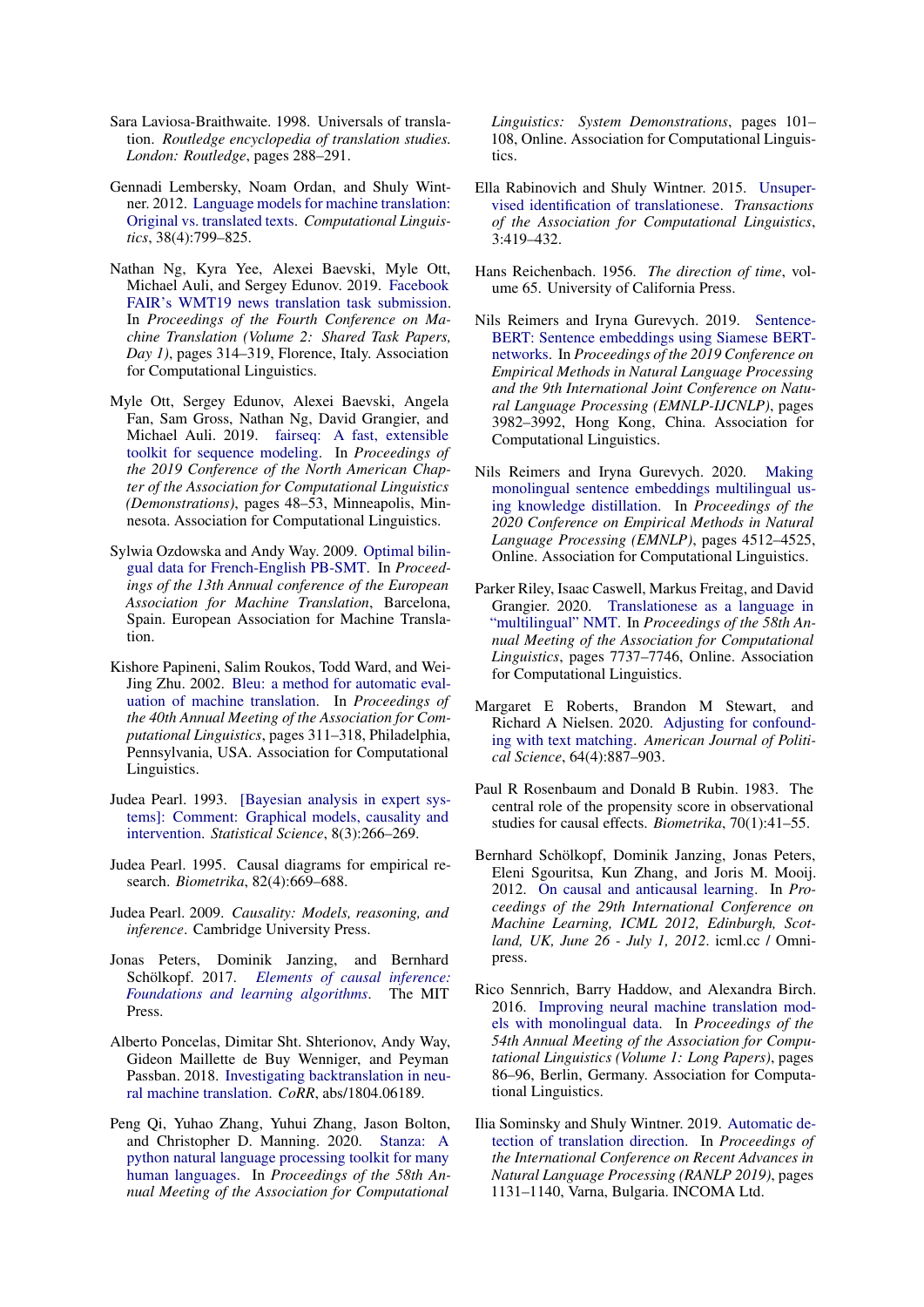- <span id="page-13-10"></span>Pater Spirtes, Clark Glymour, and Richard Scheines. 2000a. Constructing bayesian network models of gene expression networks from microarray data. In *Proceedings of the Atlantic Symposium on Computational Biology*.
- <span id="page-13-11"></span>Peter Spirtes, Clark Glymour, and Richard Scheines. 2000b. *Causation, Prediction, and Search, Second Edition*. Adaptive computation and machine learning. MIT Press.
- <span id="page-13-2"></span>Antonio Toral, Sheila Castilho, Ke Hu, and Andy Way. 2018. [Attaining the unattainable? Reassessing](https://doi.org/10.18653/v1/W18-6312) [claims of human parity in neural machine translation.](https://doi.org/10.18653/v1/W18-6312) In *Proceedings of the Third Conference on Machine Translation: Research Papers*, pages 113–123, Brussels, Belgium. Association for Computational Linguistics.
- <span id="page-13-0"></span>Gideon Toury. 1980. *In search of a theory of translation*. Porter Institute for Poetics and Semiotics, Tel Aviv University.
- <span id="page-13-1"></span>Gideon Toury. 1995. *Descriptive translation studies and beyond*, volume 4. John Benjamins.
- <span id="page-13-5"></span>Michael Ustaszewski. 2019. [Optimising the Europarl](https://doi.org/10.1080/0907676X.2018.1485716) [corpus for translation studies with the EuroparlEx](https://doi.org/10.1080/0907676X.2018.1485716)[tract toolkit.](https://doi.org/10.1080/0907676X.2018.1485716) *Perspectives*, 27(1):107–123.
- <span id="page-13-7"></span>Ashish Vaswani, Noam Shazeer, Niki Parmar, Jakob Uszkoreit, Llion Jones, Aidan N. Gomez, Lukasz Kaiser, and Illia Polosukhin. 2017. [Attention is all](https://proceedings.neurips.cc/paper/2017/hash/3f5ee243547dee91fbd053c1c4a845aa-Abstract.html) [you need.](https://proceedings.neurips.cc/paper/2017/hash/3f5ee243547dee91fbd053c1c4a845aa-Abstract.html) In *Advances in Neural Information Processing Systems 30: Annual Conference on Neural Information Processing Systems 2017, December 4- 9, 2017, Long Beach, CA, USA*, pages 5998–6008.
- <span id="page-13-3"></span>Victor Veitch, Alexander D'Amour, Steve Yadlowsky, and Jacob Eisenstein. 2021. [Counterfactual invari](https://proceedings.neurips.cc/paper/2021/file/8710ef761bbb29a6f9d12e4ef8e4379c-Paper.pdf)[ance to spurious correlations in text classification.](https://proceedings.neurips.cc/paper/2021/file/8710ef761bbb29a6f9d12e4ef8e4379c-Paper.pdf) *Advances in Neural Information Processing Systems*, 34.
- <span id="page-13-9"></span>Victor Veitch, Dhanya Sridhar, and David M. Blei. 2020. [Adapting text embeddings for causal infer](http://proceedings.mlr.press/v124/veitch20a.html)[ence.](http://proceedings.mlr.press/v124/veitch20a.html) In *Proceedings of the Thirty-Sixth Conference on Uncertainty in Artificial Intelligence, UAI 2020, virtual online, August 3-6, 2020*, volume 124 of *Proceedings of Machine Learning Research*, pages 919– 928. AUAI Press.
- <span id="page-13-6"></span>Vered Volansky, Noam Ordan, and Shuly Wintner. 2015. [On the features of translationese.](https://doi.org/10.1093/llc/fqt031) *Digit. Scholarsh. Humanit.*, 30(1):98–118.
- <span id="page-13-8"></span>David Yarowsky. 1995. [Unsupervised word sense dis](https://doi.org/10.3115/981658.981684)[ambiguation rivaling supervised methods.](https://doi.org/10.3115/981658.981684) In *33rd Annual Meeting of the Association for Computational Linguistics*, pages 189–196, Cambridge, Massachusetts, USA. Association for Computational Linguistics.
- <span id="page-13-4"></span>Mike Zhang and Antonio Toral. 2019. [The effect of](https://doi.org/10.18653/v1/W19-5208) [translationese in machine translation test sets.](https://doi.org/10.18653/v1/W19-5208) In *Proceedings of the Fourth Conference on Machine*

*Translation (Volume 1: Research Papers)*, pages 73– 81, Florence, Italy. Association for Computational Linguistics.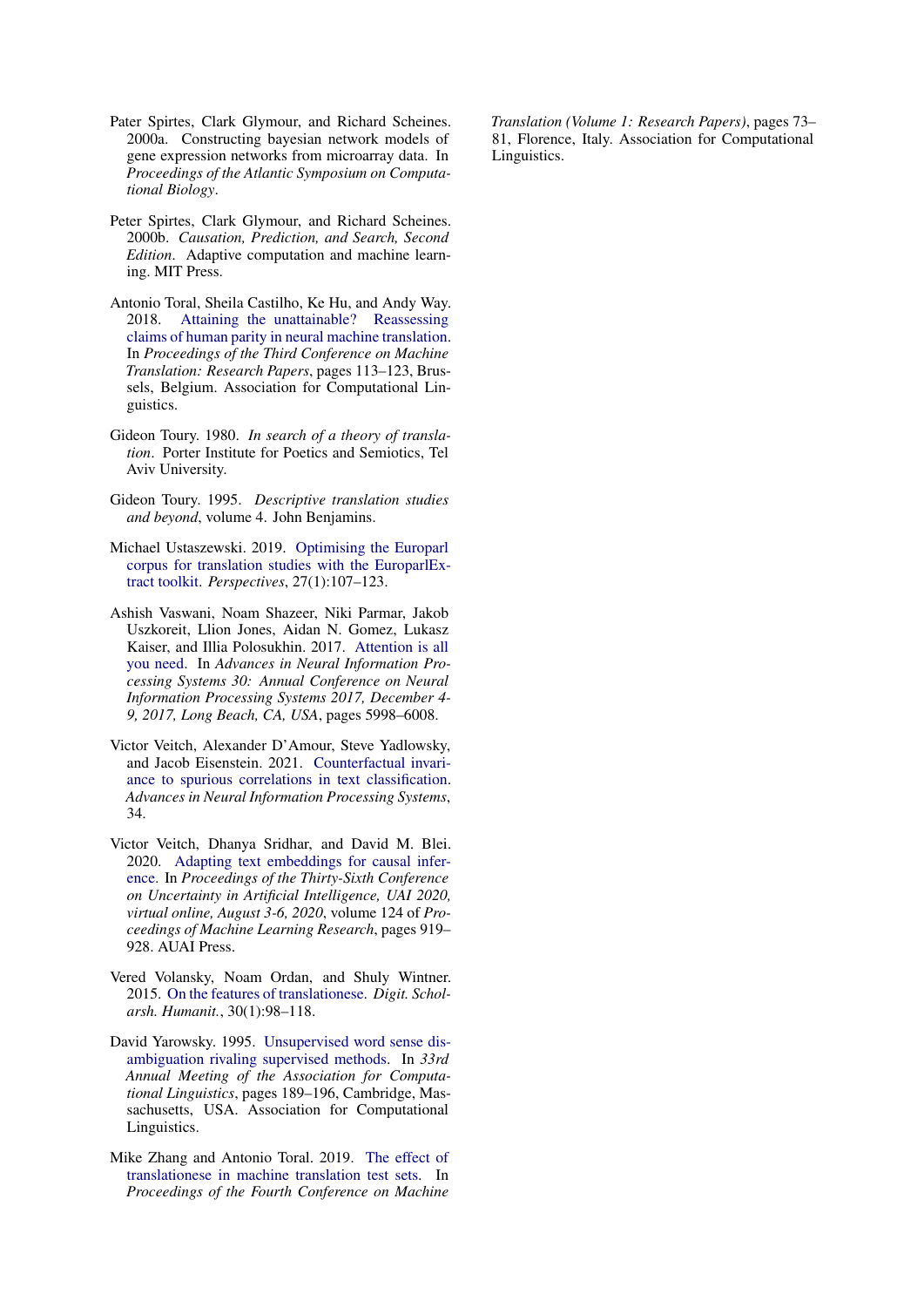# A Reproducibility, License, and Copyright

We open-source our codes and datasets, which are both uploaded to the submission system. In our data, we include all three variations: the full CAUSALMT dataset, the split used for the semisupervised learning experiments, and the subset after matching the contents and sentence lengths. In our codes, we include all commands with hyperparameters to help future work to reproduce our results.

The codes and data are under MIT license. Note that the Europarl dataset has no copyright restric-tion, according to its official website.<sup>[6](#page-14-2)</sup>

# <span id="page-14-0"></span>B Linguistic Property Analysis

We also open-source the codes to calculate the linguistic properties of our dataset in Table [1.](#page-2-0) We use the Python library Stanza<sup>[7](#page-14-3)</sup> [\(Qi et al.,](#page-12-21) [2020\)](#page-12-21) to tokenize the sentences when calculating the number of sentences per sample. For computational efficiency, we use  $NLTK^8$  $NLTK^8$  [\(Bird et al.,](#page-10-17) [2009\)](#page-10-17) to tokenize the words and count the vocabulary.

We use the Python library spa $Cy^{9}$  $Cy^{9}$  $Cy^{9}$  [\(Honnibal and](#page-11-14) [Montani,](#page-11-14) [2017\)](#page-11-14) to calculate the punctuation per sample. We use a passive voice checker<sup>[10](#page-14-6)</sup> (only available in English). For the expansion factor, we formatted Table [1](#page-2-0) using the ratio of the two languages in a descending alphabetical order of each language pair. In our table, it happens to be the ratio of the more verbose language to the less verbose language in each language pair.

# <span id="page-14-1"></span>C Implementation Details

#### C.1 Preprocessing

To prepare the text for the models, we follow the preprocessing scripts of fairseq [\(Ott et al.,](#page-12-9) [2019\)](#page-12-9).<sup>[11](#page-14-7)</sup> Specifically, we use the Moses tokenizer [\(Koehn](#page-11-15) [et al.,](#page-11-15)  $2007$ ), <sup>[12](#page-14-8)</sup> the default byte pair encoding (BPE) size of 40K subwords, and remove sentence pairs that of larger than 1.5 length ratio from the training set.

### C.2 Evaluation Script

We use the fairseq script<sup>[13](#page-14-9)</sup> to calculate the BLEU score [\(Papineni et al.,](#page-12-10) [2002\)](#page-12-10) of each translation model, with a beam width of 5, BPE removed, and detokenized by moses.

### C.3 Model Details

We use the sequence-to-sequence Transformer model [\(Vaswani et al.,](#page-13-7) [2017\)](#page-13-7) implemented by the fairseq library [\(Ott et al.,](#page-12-9) [2019\)](#page-12-9). Specifically, we use a six-layer Transformer, a label smoothing of 0.1, a weight decay of 0.0001, a dropout of 0.3, 4000 warming updates, and a learning rate of 0.0005. All results are reported by a single run but a fixed random seed.

For the semi-supervised learning, we implement the BT model following [Edunov et al.](#page-10-3) [\(2020\)](#page-10-3) to use the Facebook-FAIR system of the WMT'19 news shared translation task.<sup>[14](#page-14-10)</sup> All the hyperparameters are the same as the supervised system, with a learning rate of 0.0007 on both the supervised training data and the generated pseudo-parallel corpus. We implement the ST model by [He et al.](#page-11-6) [\(2019\)](#page-11-6) following their script, $15$  and also keep the hyperparameters the same as the supervised model.

#### C.4 Training Details

We train the supervised learning model and each step in the semi-supervised learning scripts for 1000 epochs. We select the model with the best performance on the development set and report the final evaluation results on the test set.

All experiments are run on NVIDIA RTX2080 GPUs. Each supervised learning experiment takes around 32 GPU hours, and each semi-supervised learning experiment takes about 128 GPU hours.

# D Additional Experimental Results

# D.1 Effect of Train-Test Direction Match on Supervised Learning

To inspect the influence of train-test direction match on the MT performance, we conduct all experiments on our CAUSALMT test sets and also the standard newstest2014 test sets. For the supervised learning performance, we list the performance on

<span id="page-14-2"></span><sup>6</sup> <https://www.statmt.org/europarl/>

<span id="page-14-3"></span> $^7$ https://stanfordn $\ln$ .github.io/stanza/

<span id="page-14-4"></span><sup>8</sup> <https://www.nltk.org/>

<span id="page-14-5"></span><sup>&</sup>lt;sup>9</sup><https://spacy.io/>

<span id="page-14-6"></span><sup>10</sup>[https://github.com/armsp/active\\_or\\_passive](https://github.com/armsp/active_or_passive)

<span id="page-14-8"></span><span id="page-14-7"></span><sup>11</sup><https://github.com/pytorch/fairseq/>

<sup>12</sup>[https://github.com/moses-smt/mosesdecoder/](https://github.com/moses-smt/mosesdecoder/blob/master/scripts/tokenizer/tokenizer.perl) [blob/master/scripts/tokenizer/tokenizer.perl](https://github.com/moses-smt/mosesdecoder/blob/master/scripts/tokenizer/tokenizer.perl)

<span id="page-14-9"></span><sup>13</sup>[https://github.com/pytorch/fairseq/blob/main/](https://github.com/pytorch/fairseq/blob/main/fairseq_cli/generate.py) [fairseq\\_cli/generate.py](https://github.com/pytorch/fairseq/blob/main/fairseq_cli/generate.py)

<span id="page-14-10"></span><sup>14</sup>[https://github.com/pytorch/fairseq/tree/main/](https://github.com/pytorch/fairseq/tree/main/examples/backtranslation) [examples/backtranslation](https://github.com/pytorch/fairseq/tree/main/examples/backtranslation)

<span id="page-14-11"></span><sup>15</sup>[https://github.com/jxhe/](https://github.com/jxhe/self-training-text-generation/blob/master/self_train.sh)

[self-training-text-generation/blob/master/self\\_](https://github.com/jxhe/self-training-text-generation/blob/master/self_train.sh) [train.sh](https://github.com/jxhe/self-training-text-generation/blob/master/self_train.sh)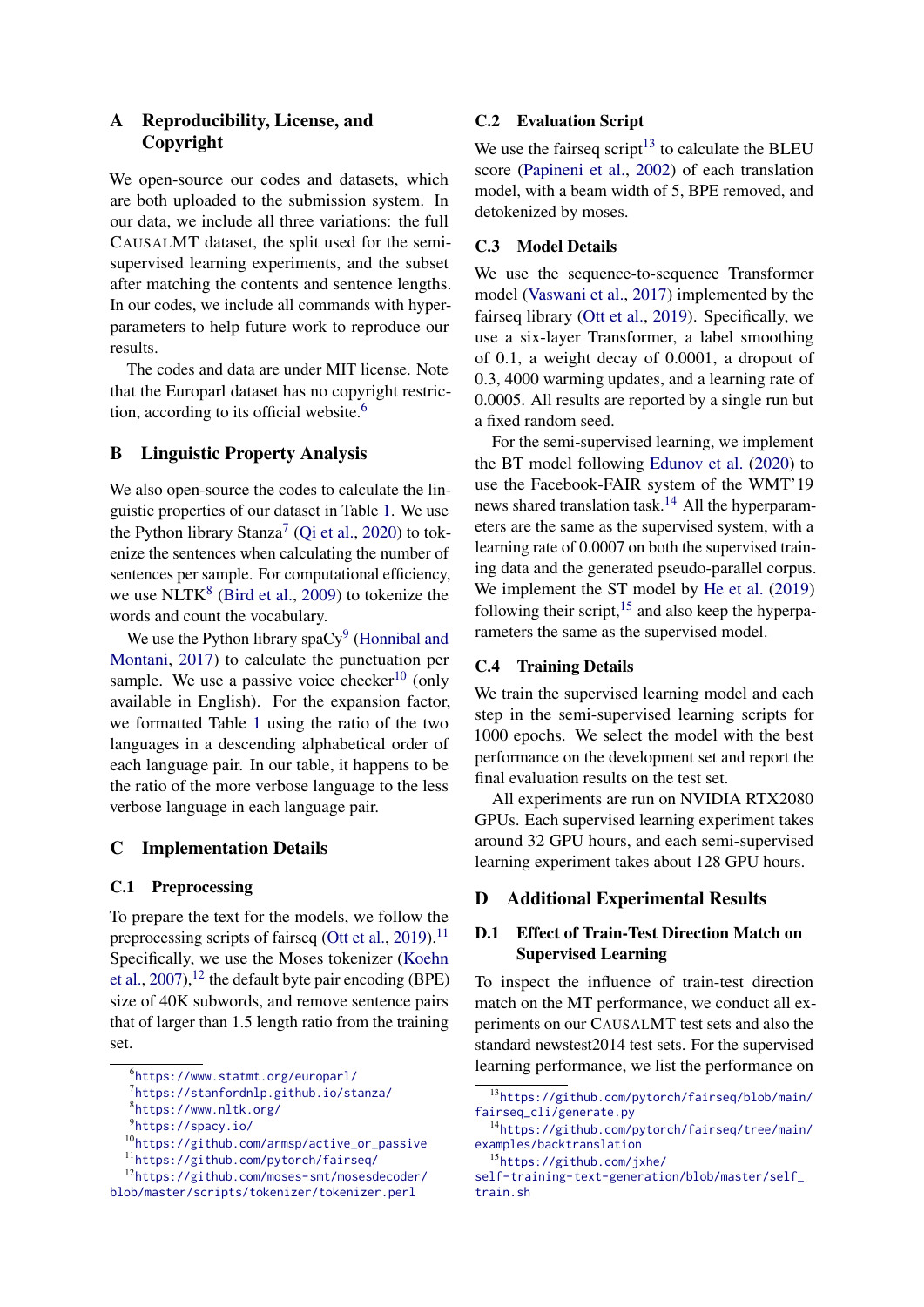<span id="page-15-0"></span>

|       | de-to-en Translation |                                                                           | en-to-de Translation |                      |                                                                           |  |  |  |
|-------|----------------------|---------------------------------------------------------------------------|----------------------|----------------------|---------------------------------------------------------------------------|--|--|--|
|       |                      | $\alpha\%$ T1 (de, en <sup>*</sup> ) <sup>T2</sup> (de <sup>*</sup> , en) |                      |                      | $\alpha\%$ T1 (en, de <sup>*</sup> ) <sup>T2</sup> (en <sup>*</sup> , de) |  |  |  |
| $0\%$ | 14.21                | 19.10                                                                     | $0\%$                | 11.18                | 15.49                                                                     |  |  |  |
| 25%   | 15.71                | 18.69                                                                     | 25%                  | 12.69                | 14.29                                                                     |  |  |  |
| 50%   | 16.77                | 18.17                                                                     | 50%                  | 13.30                | 14.33                                                                     |  |  |  |
| 75%   | 16.91                | 16.27                                                                     | 75%                  | 13.38                | 13.16                                                                     |  |  |  |
| 100%  | 16.02                | 12.91                                                                     | 100%                 | 13.28                | 10.68                                                                     |  |  |  |
|       |                      |                                                                           |                      |                      |                                                                           |  |  |  |
|       | en-to-fr Translation |                                                                           |                      | fr-to-en Translation |                                                                           |  |  |  |
|       |                      | $\alpha\%$ T1 (en, fr <sup>*</sup> ) T2 (en <sup>*</sup> , fr)            |                      |                      | $\alpha\%$ T1 (fr, en <sup>*</sup> ) T2 (fr <sup>*</sup> , en)            |  |  |  |
| $0\%$ | 16.61                | 21.33                                                                     | $0\%$                | 16.34                | 23.26                                                                     |  |  |  |
| 25%   | 18.56                | 20.95                                                                     | 25%                  | 18.81                | 23.31                                                                     |  |  |  |
| 50%   | 20.45                | 21.66                                                                     | 50%                  | 19.75                | 23.20                                                                     |  |  |  |
| 75%   | 21.19                | 21.05                                                                     | 75%                  | 21.09                | 22.01                                                                     |  |  |  |

Table 6: Effect of train-test direction match on the en-fr and en-de test sets of *newstest2014*.

the CAUSALMT test sets in the main paper in Table [2,](#page-3-1) and list the additional performance on the newstest2014 test sets in Table [6.](#page-15-0)

For better visualization of the trends, we also provide line plots of the same experimental results in Table [2.](#page-3-1) Specifically, we plot the results of German-English translation in Figure [4a](#page-15-2) using our previous experiment results in Table [2.](#page-3-1) We also include the diagram of all five language pairs in Figure [4b.](#page-15-2)

In Figure [4a,](#page-15-2) we use lines with the same darkness of color for the same model trained on different data directions. Results show that the data-model direction match matters significantly. Taking the German-to-English translation models (- - - and —), the two data directions can cause up to 4.53 difference in BLEU points. In the current figures, we also see that the data direction with a smaller expansion factor is a better training corpus than the other one.

We use the same line type (dashed or solid) for models trained on the same data. Using the same data, the performance of the two different directions of models cannot be compared directly because the target language is different, causing the BLEU calculation to be different.

# D.2 Effect of Train-Test Direction Match on Semi-Supervised Learning

For the semi-supervised learning performance, we show the performance on the newstest2014 test sets in Table [3](#page-4-0) in the main paper, and performance on the test sets of CAUSALMT in Table [7.](#page-16-0) Note that the decrease of ST performance on En-Es and Es-Fr pairs is possible because ST is more sensitive to the quality of the model learned on the supervised data, and these language pairs have a smaller training

<span id="page-15-2"></span>

Mixture Rate  $\alpha$  (%). Train Set =  $\alpha$ %  $X \rightarrow Y + (1 - \alpha)$ %) X

(a) Translation performance between German and English on different mixtures of training sets combining  $\alpha$ %  $X \rightarrow Y$  data and  $(1 - \alpha\%) X \stackrel{\text{H}}{\leftarrow} Y$  data, where  $\alpha = 0, 25, 50, 75, 100$ . Note that there are four settings between German and English, by varying two different data origins ( $X \xrightarrow{H} Y$  data =  $De \xrightarrow{H}$ En or De  $\leftarrow$ En) and two different translation task directions (German-to-English (De-En) translation or English-to-German (En-De) translation).



(b) Translation performance between all five language pairs on different mixtures of training sets combining  $\alpha$ %  $X \xrightarrow{H} Y$ data and  $(1 - \alpha\%) X \leftarrow Y$  data, where the mixture rate  $\alpha =$ 0, 25, 50, 75, 100.

data size of 90K compared with 200K+ data for all the other language pairs.

# <span id="page-15-1"></span>D.3 Non-BLEU Evaluation Metrics

Due to financial constraints, we did not use human evaluation in addition to the BLEU score in our study. However, we encourage future studies in this line of work to include human evaluation results, as evaluation is important given the nature of such work, and human evaluation is reported to be more reflective of the real translation quality [\(Edunov](#page-10-3) [et al.,](#page-10-3) [2020\)](#page-10-3).

To make it convenient for follow-up work, we open-source all the outputs generated by our model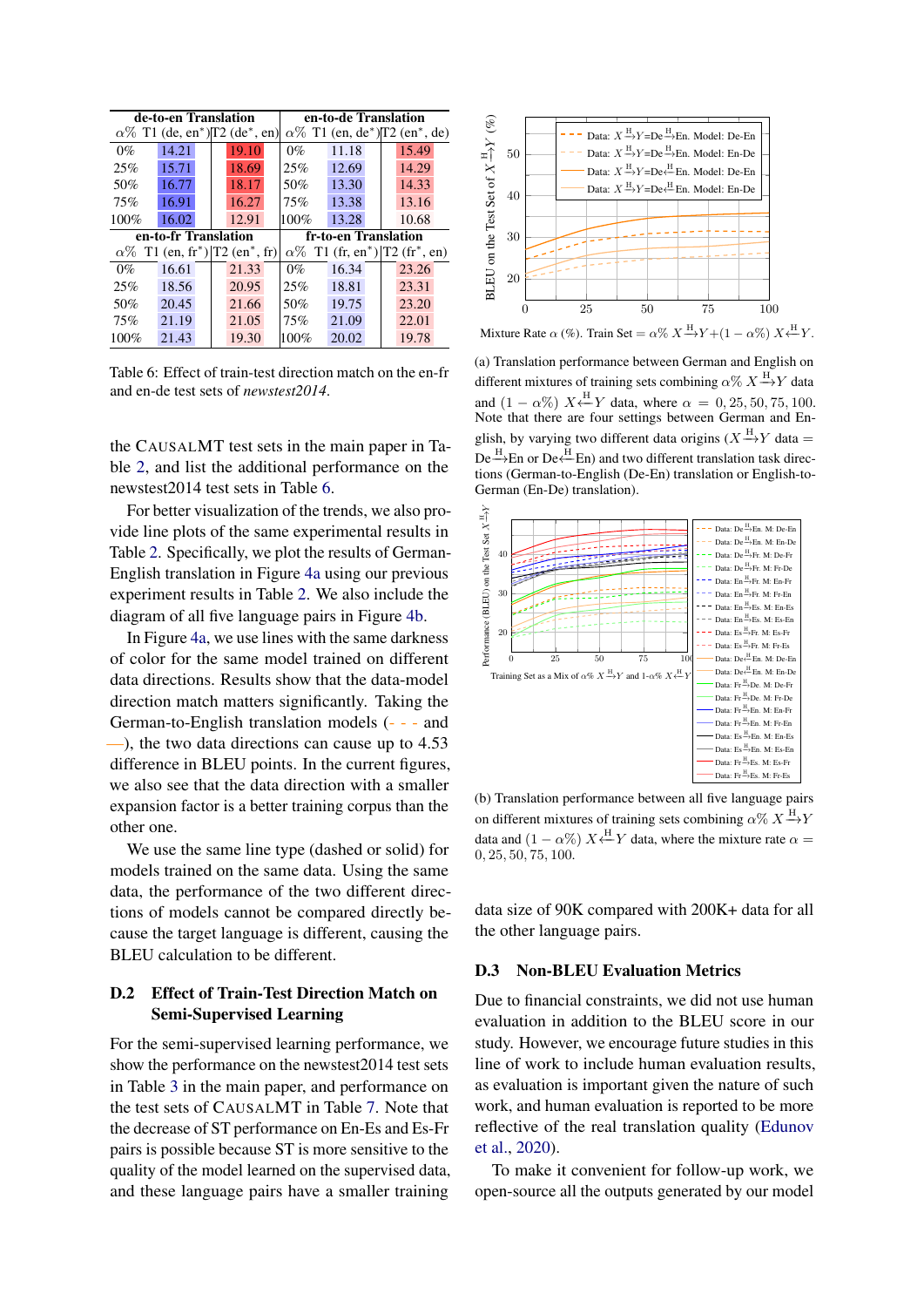<span id="page-16-0"></span>

| German-to-English (de-to-en) Translation     |                                           |                                 |  |  |  |  |  |  |  |
|----------------------------------------------|-------------------------------------------|---------------------------------|--|--|--|--|--|--|--|
|                                              | Test $1$ (de, en <sup>*</sup> )           | Test $2$ (de <sup>*</sup> , en) |  |  |  |  |  |  |  |
| Sup. on Equal Mix                            | 25.52                                     | 29.02                           |  |  |  |  |  |  |  |
| $+ ST$ (de, en <sup>**</sup> )               | $+3.25$ (Aligned)                         | $+2.59$                         |  |  |  |  |  |  |  |
| $+ BT (de**, en)$                            | $+0.97$                                   | $+2.67$ (Aligned)               |  |  |  |  |  |  |  |
|                                              | English-to-German (en-to-de) Translation  |                                 |  |  |  |  |  |  |  |
|                                              | Test $1$ (en, $de^*$ )                    | Test $2$ (en <sup>*</sup> , de) |  |  |  |  |  |  |  |
| Sup. on Equal Mix                            | 23.76                                     | 21.48                           |  |  |  |  |  |  |  |
| $+ ST(en, de^{**})$                          | $+1.39$ (Aligned)                         | $+1.44$                         |  |  |  |  |  |  |  |
| $+ BT (en**, de)$                            | $-0.63$                                   | $+0.51$ (Aligned)               |  |  |  |  |  |  |  |
| German-to-French (de-to-fr) Translation      |                                           |                                 |  |  |  |  |  |  |  |
|                                              | Test $1$ (de, $fr*$ )                     | Test 2 (de*, fr)                |  |  |  |  |  |  |  |
| Sup. on Equal Mix                            | 25.42                                     | 30.10                           |  |  |  |  |  |  |  |
| $+ ST$ (de, fr**)                            | $+1.79$ (Aligned)                         | $+1.23$                         |  |  |  |  |  |  |  |
| $+ BT (de**, fr)$                            | $+0.35$                                   | $+1.69$ (Aligned)               |  |  |  |  |  |  |  |
|                                              | French-to-German (fr-to-de) Translation   |                                 |  |  |  |  |  |  |  |
|                                              | Test $1$ (fr, $de^*$ )                    | Test $2(fr^*, de)$              |  |  |  |  |  |  |  |
| Sup. on Equal Mix                            | 21.89                                     | 18.60                           |  |  |  |  |  |  |  |
| $+ ST (fr, de^{**})$                         | $+2.46$ (Aligned)                         | $+2.09$                         |  |  |  |  |  |  |  |
| $+ BT (fr**, de)$                            | $+1.07$                                   | $+0.87$ (Aligned)               |  |  |  |  |  |  |  |
|                                              | English-to-French (en-to-fr) Translation  |                                 |  |  |  |  |  |  |  |
|                                              | Test $1$ (en, $fr*$ )                     | Test $2$ (en <sup>*</sup> , fr) |  |  |  |  |  |  |  |
| Sup. on Equal Mix                            | 35.64                                     | 36.19                           |  |  |  |  |  |  |  |
| $+ ST$ (en, fr**)                            | $+2.04$ (Aligned)                         | $+1.89$                         |  |  |  |  |  |  |  |
| + BT $(en^{**}, fr)$                         | $+0.13$                                   | $+1.33$ (Aligned)               |  |  |  |  |  |  |  |
|                                              | French-to-Englih (fr-to-en) Translation   |                                 |  |  |  |  |  |  |  |
|                                              | Test $1$ (fr, en <sup>*</sup> )           | Test $2(fr^*, en)$              |  |  |  |  |  |  |  |
| Sup. on Equal Mix                            | 34.35                                     | 33.75                           |  |  |  |  |  |  |  |
| $+ ST$ (fr, en <sup>**</sup> )               | $+1.76$ (Aligned)                         | $+2.28$                         |  |  |  |  |  |  |  |
|                                              |                                           |                                 |  |  |  |  |  |  |  |
| $+ BT (fr**, en)$                            | $+0.43$                                   | $+1.89$ (Aligned)               |  |  |  |  |  |  |  |
|                                              | English-to-Spanish (en-to-es) Translation |                                 |  |  |  |  |  |  |  |
|                                              | Test $1$ (en, es <sup>*</sup> )           | Test 2 (en*, es)                |  |  |  |  |  |  |  |
| Sup. on Equal Mix                            | 33.65                                     | 34.01                           |  |  |  |  |  |  |  |
| $+ ST$ (en, es**)                            | $-0.10$ (Aligned)                         | $-0.75$                         |  |  |  |  |  |  |  |
| $+ BT (en**, es)$                            | $+0.36$                                   | $+1.04$ (Aligned)               |  |  |  |  |  |  |  |
|                                              | Spanish-to-English (es-to-en) Translation |                                 |  |  |  |  |  |  |  |
|                                              | Test $1$ (es, $en^*$ )                    | Test $2$ (es <sup>*</sup> , en) |  |  |  |  |  |  |  |
| Sup. on Equal Mix                            | 35.00                                     | 33.82                           |  |  |  |  |  |  |  |
| $+ ST$ (es, en <sup>**</sup> )               | $-0.46$ (Aligned)                         | $-0.41$                         |  |  |  |  |  |  |  |
| $+ BT (es**, en)$                            | $+0.63$                                   | $+1.77$ (Aligned)               |  |  |  |  |  |  |  |
|                                              | Spanish-to-French (es-to-fr) Translation  |                                 |  |  |  |  |  |  |  |
|                                              | Test $1$ (es, $fr*$ )                     | Test $2$ (es <sup>*</sup> , fr) |  |  |  |  |  |  |  |
| Sup. on Equal Mix                            | 38.30                                     | 40.40                           |  |  |  |  |  |  |  |
| $+ ST (es, fr^{**})$                         | $+0.58$ (Aligned)                         | $+0.83$                         |  |  |  |  |  |  |  |
| $+ BT (es**, fr)$                            | $+1.00$                                   | $+2.01$ (Aligned)               |  |  |  |  |  |  |  |
|                                              | French-to-Spanish (fr-to-es) Translation  |                                 |  |  |  |  |  |  |  |
|                                              | Test $1$ (fr, es <sup>*</sup> )           | Test $2(fr^*,es)$               |  |  |  |  |  |  |  |
| Sup. on Equal Mix                            | 40.61                                     | 38.55                           |  |  |  |  |  |  |  |
| $+ ST (fr, es^{**})$<br>+ BT $(fr^{**}, es)$ | $-0.84$ (Aligned)<br>$-0.14$              | $-1.09$<br>$+0.12$ (Aligned)    |  |  |  |  |  |  |  |

Table 7: Performance analogous to Table [3](#page-4-0) but on our CAUSALMT test sets.

to our GitHub. We also encourage future work to adopt more evaluation metrics such as COMET and BLUERT, which are among the metrics that correlates the best with human judgements according to the metric task at WMT [Freitag et al.](#page-10-18) [\(2021\)](#page-10-18). COMET, for instance, correlates better with human judgements than BLEU [\(Kocmi et al.,](#page-11-16) [2021\)](#page-11-16) and goes further string matching.

# E Implementation Details for Causal Inference

# <span id="page-16-1"></span>E.1 Statistics of the Matched Corpora

We list the statistics of the matched corpora in Table [8,](#page-16-2) and analyze its linguistic properties in Ta-

<span id="page-16-2"></span>

| Human Trans. Dir.                     | Train | Dev | <b>Test</b> |
|---------------------------------------|-------|-----|-------------|
| $De \stackrel{H}{\longrightarrow} En$ | 107K  | 1K  | 2K          |
| $En \xrightarrow{H} De$               | 107K  | 1K  | 2K          |
| $De \rightarrow Fr$                   | 133K  | 1 K | 2K          |
| $Fr \xrightarrow{H} De$               | 133K  | 1K  | 2K          |
| $En \xrightarrow{H} Fr$               | 87K   | 1K  | 2K          |
| $Fr \xrightarrow{H} En$               | 87K   | 1K  | 2K          |
| $En \xrightarrow{H} Es$               | 47K   | 1 K | 2K          |
| $Es \xrightarrow{H} En$               | 47K   | 1K  | 2K          |
| $Es \xrightarrow{H} Fr$               | 50K   | 1Κ  | 2K          |
| $Fr \xrightarrow{H} Fs$               | 50K   | 1Κ  | 2K          |

Table 8: Dataset statistics for five language pairs after matching. Each language pair has data from two human translation directions (Human Trans. Dir.), e.g.,  $De \xrightarrow{H} En$  and  $De \xleftarrow{H} En$ .

ble [9.](#page-17-0)

# E.2 Confirming the Causal Graph by Causal **Discovery**

To check our causal graph assumption, we first verify whether data-model direction match is a cause for MT performance using causal discovery.

We use the causal discovery algorithm, fast causal inference (FCI) [\(Spirtes et al.,](#page-13-10) [2000a\)](#page-13-10), to verify that the data-model direction match causally affects the translation performance, conditioned on other factors such as the sentence length and topics.

FCI is the most appropriate causal inference method for this analysis since there might exist hidden confounders that affect the MT performance, which normal causal discovery methods such as score-based methods [\(Heckerman et al.,](#page-11-17) [1999;](#page-11-17) [Huang et al.,](#page-11-18) [2018\)](#page-11-18) and other constraint-based algorithms like Peter-Clark (PC) algorithm [\(Spirtes](#page-13-11) [et al.,](#page-13-11) [2000b,](#page-13-11) §5.4.2, pp. 84–88) cannot handle [\(Glymour et al.,](#page-11-19) [2019\)](#page-11-19). FCI gives asymptotically correct results in the presence of confounders, and outputs Markov equivalence classes, i.e., a set of causal structures satisfying the same conditional independences.

Given a language pair  $X$  and  $Y$ , we generate eight sets of experiment results, by varying the two training directions, two test directions, and two model directions. We extract the test samples of all eight experiments, and since each test set is 2K, there are 16K samples in total. On the 16K samples, besides keeping the label of their datamodel direction match, translation performance in BLEU, we also calculate the other factors such as the test-model direction match, train-test direction